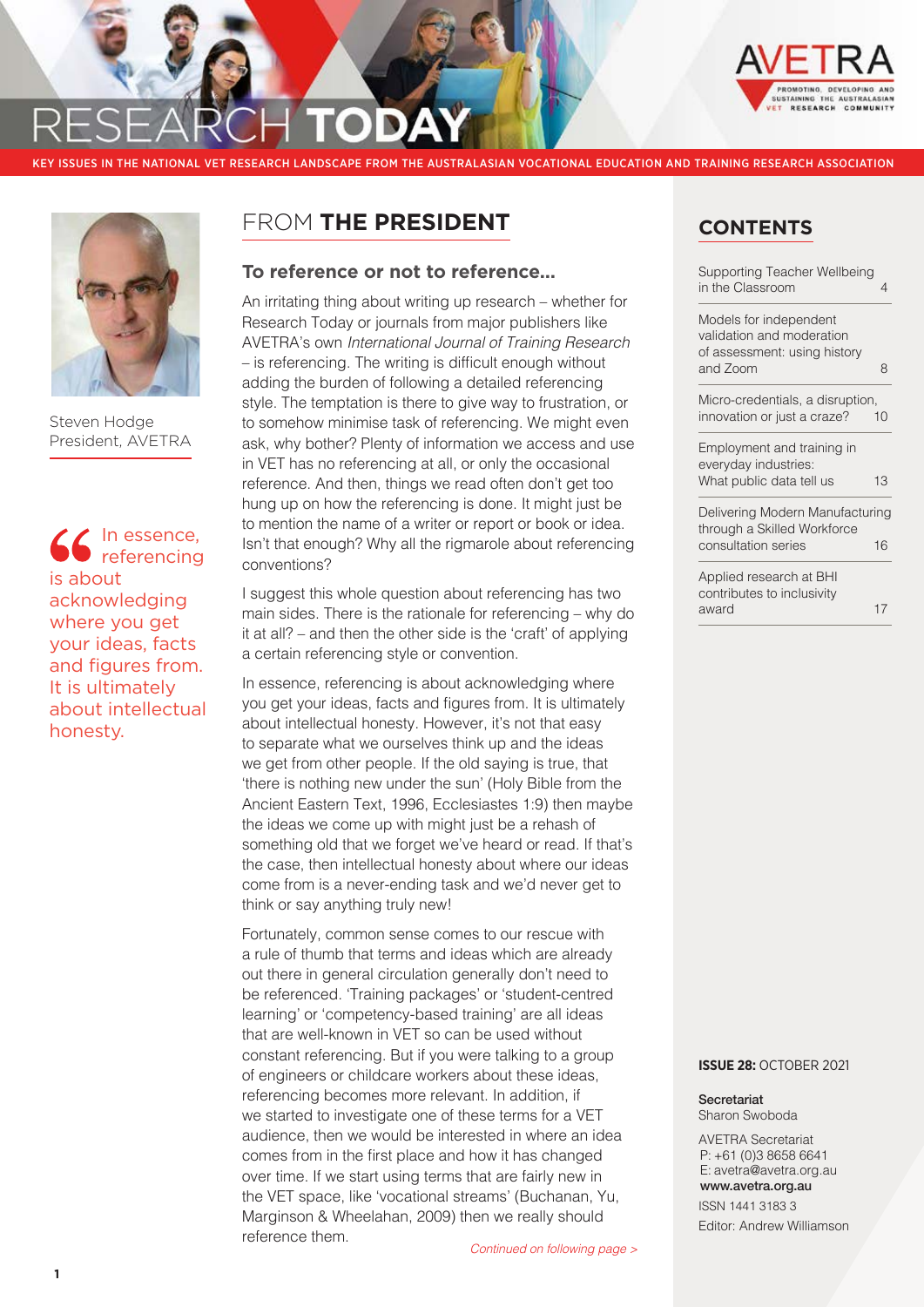Overall, new or special terms and ideas should be referenced if we are writing about them. At least we know where we got them from. Another good thing about this kind of intellectual honesty is that your readers have an opportunity to follow up on these new or special ideas.

An example of a problem that arises if people don't reference concerns the concept of 'dimensions of competency'. People learning about CBT in the Australian VET setting often learn that competency has four dimensions: task skills, task management skills, contingency management skills and job/role environment skills. I remember learning about this when I was doing my BSZ qualification at good old Onkaparinga TAFE in the early 2000s. To me, the idea of these dimensions was really interesting and I wanted to know more. Unfortunately, the trail had long since gone cold. Nobody could tell me where they came from.

Later, when I started researching VET, I discovered the 'Job Competence Model' that was initially developed by David Mathews and Bob Mansfield in the UK (Mansfield & Mitchell, 1996). This is where the four dimensions idea comes from, and I was able to learn that the authors were struggling to develop a rich way of talking about competency that got away from so-called 'behavioural' ways of talking about competency. Now, I don't mean to say that my TAFE learning materials were wrong for not ferreting this out, or that the government policy and competency documents that include the four dimensions should always reference the source, but it is actually a good idea to let people know these ideas haven't fallen from the sky or that scientists have discovered them. It is good to know the source so that we can learn more if we want to, but also to know they are created by fallible creatures like you and I and are therefore not the last word on the topic.

The other side of referencing is the slog of getting used to using something like APA7 referencing. It's a craft, so it doesn't come easily but gets easier. Using a referencing convention has its benefits. A referencing convention actually saves time. For instance, I could have just said that I discovered the 'job competence model' (Mansfield & Mitchell, 1996), and if you know the APA7 drill, you'll know to go to the end of discussion where you'll find the full reference and from there be able to follow up on the idea yourself.

If you have to use, e.g. APA7, there are many guides – often university libraries have a freely accessible resources you can just Google – but when you have an example journal, then you can just see with your own eyes how the referencing is actually done. AVETRA's *International Journal of Training Research* uses APA7. That means authors are required to use that convention if they want to publish in the journal, but it also means there are examples of how you actually do it. At the same time, like any craft it is easy to make mistakes, and it's a learning curve.

What about *Research Today*? What convention does it use? Well, this is a new kind of publication and we are still settling questions like how many rules to impose on authors new to writing up their research. But we do want our readers to have a decent chance of following up on the source of ideas presented by writers. In other words, we embrace the essence of referencing – the rationale – and ideally our authors will use a consistent approach (e.g. APA7).

## **References**

Buchanan, J., Yu, S., Marginson, S. & Wheelahan, L. (2009). *Education, work and economic renewal: an issues paper prepared for the Australian Education Union.* Workplace Research Centre, University of Sydney.

*Holy Bible from the Ancient Eastern Text*. (trans. G. M. Lamsa). (1996). 1 Ecclesiastes 9. HarperCollins Publishers.

Mansfield, B. & Mitchell, L. (1996). *Towards a competent workforce. Gower.*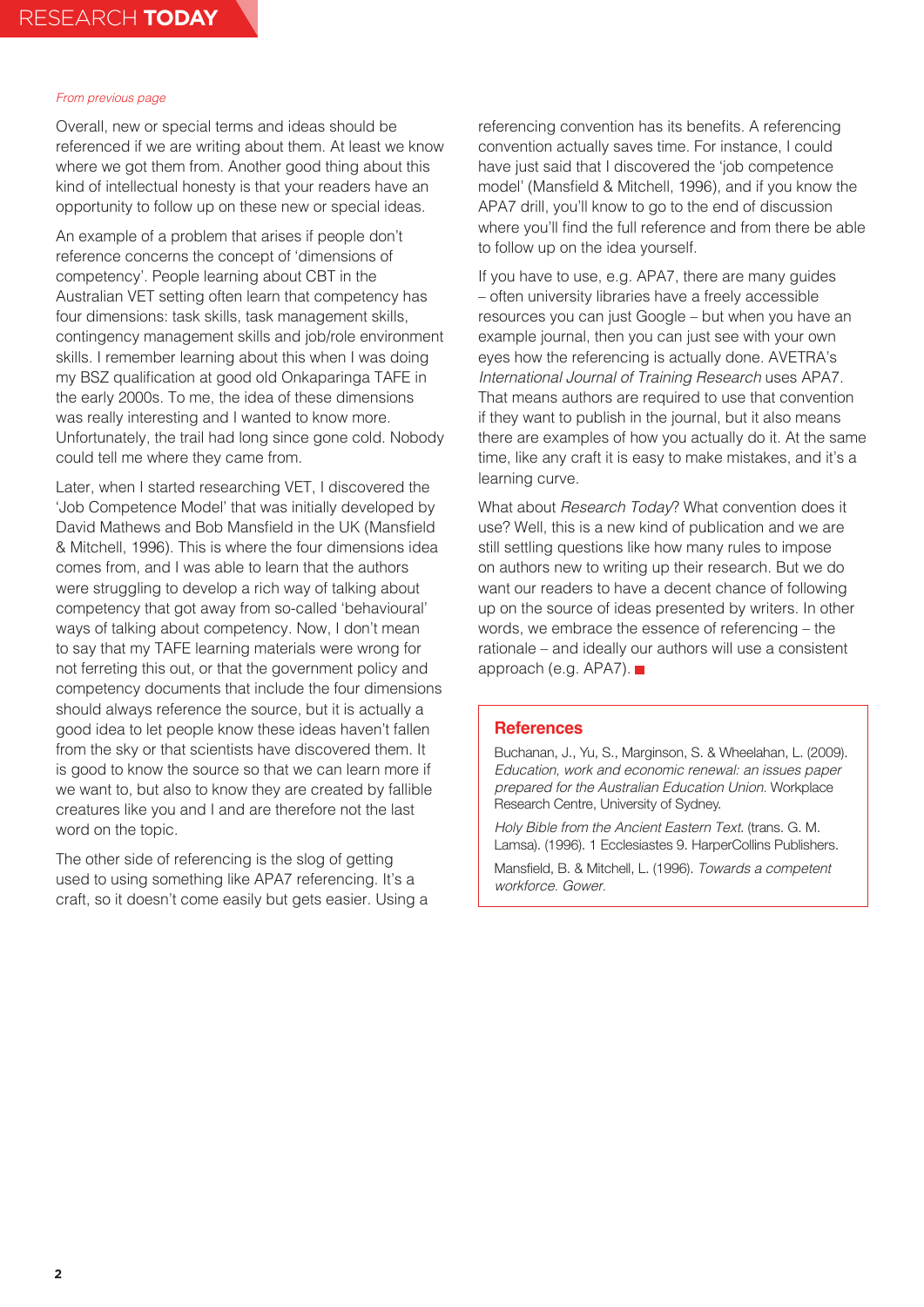# FROM **THE EDITOR**

# **Welcome to another edition of**  *Research Today*

I'm absolutely delighted by the range of papers in this edition: we have a range of fascinating research topics and projects from researchers with different perspectives and different levels of experience.



Andrew Williamson, Editor, *Research Today*

That is the goal of *Research Today*: to provide a forum for research that can be applied, that can positively impact the professional practice of you or your industry or community partners. This platform is for researchers at all levels to tell their stories. It is a forum to disseminate the lessons learned through structured inquiry so that they can be applied elsewhere across our sector and beyond.

Recently, contributors to our May 2021 edition of *Research Today* presented their research in an online conference forum, *Research Today @* OctoberVET. I was thrilled to host the event and found myself inspired anew by the presentation of this research in a different medium. Participants in the session asked probing questions of our presenters, and provided warm and appreciative feedback.

The recording of the *Research Today* @ OctoberVET event can be accessed here: [youtu.be/du4FitJf6oQ](https://www.youtube.com/watch?v=du4FitJf6oQ)

Time and again, I am nourished by my interactions with researchers and research in the VET sector, here in Australasia and across the globe. AVETRA unites a community of practice, and provides forums like OctoberVET and *Research Today* to bring us closer to each other.

Looking back at previous editions of *Research Today* [\(avetra.org.au/pages/research-today.html](https://avetra.org.au/pages/research-today.html)) I noticed that the magazine is 15 years young. It feels good to be part of a long history of passionate VET researchers. Of course, we evolve through time.

This edition welcomes Paul Boys to the *Research Today* editorial team. Paul is the Director of the Gippsland Tech School in Victoria, and his research informs his passionate VET practice. Welcome and thank you, Paul!

Finally, thank you to all the contributors to this edition of *Research Today*. Your willingness to share your work enriches and inspires the work of others.

Stay safe, everyone!

# FROM **THE ASSOCIATE EDITOR**

The opportunity to assist with the review of this quarters AVETRA Research Today papers has been a wonderful experience which has re-affirmed how passionate and committed our VET



Paul Boys, Associate Editor *Research Today*

educators are to making sure that students are the centre of our attention.

We are truly lucky to have such dedicated and inquisitive educators who are striving to improve and refine their practice and further influence the policy settings which govern its operations. The challenges of the past 20 months have been profound but VET practitioners have led from the front to maintain their standing as champions of applied learning backed by methodical research and a desire to give their best.

I am looking forward to assisting with the editing of future editions.

*Paul is the Director of Gippsland Technical School in Victoria.*

# **AVETRA'S REPOSITORY OF RESEARCH RESOURCES**

# **Ever wondered how to begin research, or how you yourself got started on your research journey?**

If so, you are not alone! Many early career researchers in the VET sector have been expressing the need for some means of readily accessing resources that would help them get started. This repository has been developed for you.

Check out the range of research resources on the AVETRA website: <https://avetra.org.au/pages/resources.html>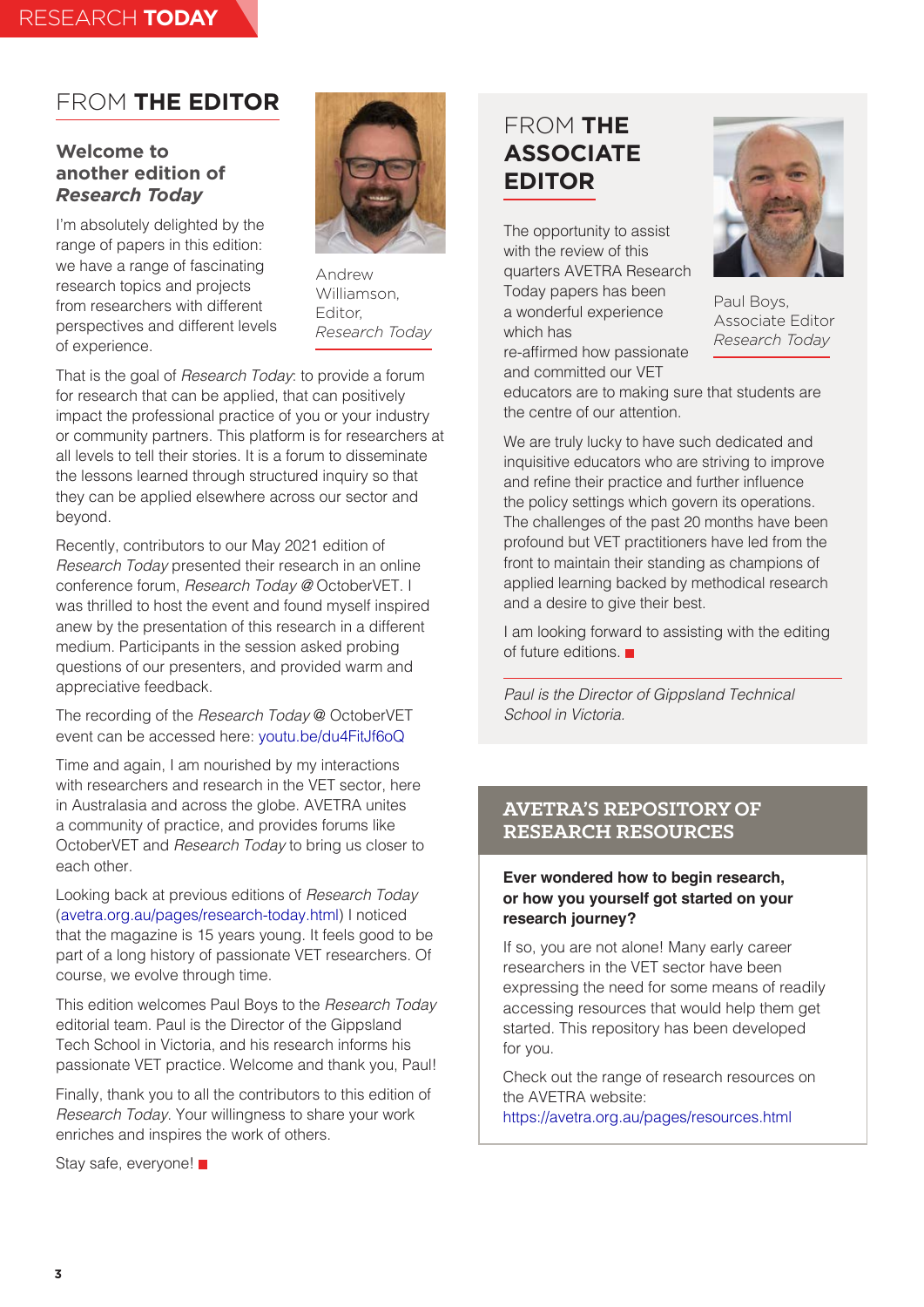# <span id="page-3-0"></span>**Supporting Teacher Wellbeing in the Classroom**

Karen Cook, Rosanna Matovinovic and Fiona Wahr

# **Context**

Student mental health issues have significant impact on learning and engagement. Teachers respond to and manage a wide range of student attitudes, behaviours and issues in the classroom. In some instances, students may present with behaviours associated with diagnosed or undiagnosed mental health issues which can intensify demands on teachers. The complexity of these needs often impact the classroom environment as a whole, and on teachers working in these diverse learning contexts, despite teachers' experience, training and professional commitment.

This research sought to investigate an approach to support teacher wellbeing within this context. Teachers at a large vocational education provider reported increasing

numbers of students with complex mental health and related issues, such as learning difficulties, impacting on the learning environment in relation to classroom management, group dynamics and student outcomes. Further, the provider's Student Services department identified an increased number of teacher requests seeking help, advice and intervention

to effectively managing student classroom behaviour. Teachers also reported increased stress levels associated with working within these classroom settings and managing student expectations and requirements.

Miller and Nguyen (2008) considered the effects on teachers dealing with students' complex issues in the classroom, while Gillard (2017) examined increasing numbers of students presenting with mental health challenges in the classroom. These studies encourage teachers to proactively assist students and advise teachers on how they can do this. The literature, however, is largely silent on the need for and strategies to assist and support teachers as they encounter and deal with these additional student needs.

Within educational settings, teachers are the main student point of contact. The student's journey is aligned to the teacher and their capacity to deliver quality training (Costa, Park & Kira, 2021). Thus, research into teacher wellbeing is worth pursuing. Teacher wellbeing does not have a single agreed definition within the literature, although it clearly relates to a teacher's capacity to bring energy and a mindful stance to their work (Costa, Park & Kira, 2021) and their positive responses to work

(Granziera, Collie & Martin, 2021). For the specific purposes of the project, teacher wellbeing is viewed as teachers feeling competent, safe, and supported where they are required to manage challenging behaviours in the classroom.

# **The project**

An institutional seeding grant provided the opportunity to undertake a limited study enabling a 'real time' snapshot of teacher experiences in the classroom, and the opportunity for those teachers to reflect on and reappraise these experiences. No previous studies were found to have been undertaken in the vocational education sector where teachers utilize and reflect on real time classroom experience to create dynamic classrooms. This project was designed to shine a light on teachers and how they might deal with distress and the emotional climates emanating from learning environments involving vulnerable students and student groups.

> Clinical supervision is recognised within some areas of the health sector as an essential component of a practitioner's continuing professional development. Clinical supervision is a formal process where a trained clinical supervisor facilitates sessions to address complex professional issues. It creates an environment

where professionals can safely, openly and confidentially question and appraise their practice, and seek new approaches to recurring issues (Miller and Nguyen, 2008). For this small study, clinical supervision was identified as a potential approach to support teacher wellbeing in the classroom. It is noted that the term 'clinical supervision of teachers' refers to a wholly different process. To avoid confusion, this study uses the term Facilitated Peer Support Program (FPSP) describing the practice of health sector clinical supervision where it is utilised amongst professional teachers.

An innovative FPSP was developed and delivered across five weeks in one-hour blocks. An external professional was engaged to facilitate the program. The facilitator is an appropriately experienced and qualified organisational psychologist with vocational education sector teaching experience. Program participants were a self-selected group of teachers from a range of course areas.

Specifically, the research project aimed to better understand how a clinical supervision program (FPSP) supports teachers in managing classroom interactions and thereby contribute positively to teacher wellbeing.

Within educational settings, teachers are the main student point of contact. The student's journey is aligned to the teacher and their capacity to deliver quality training.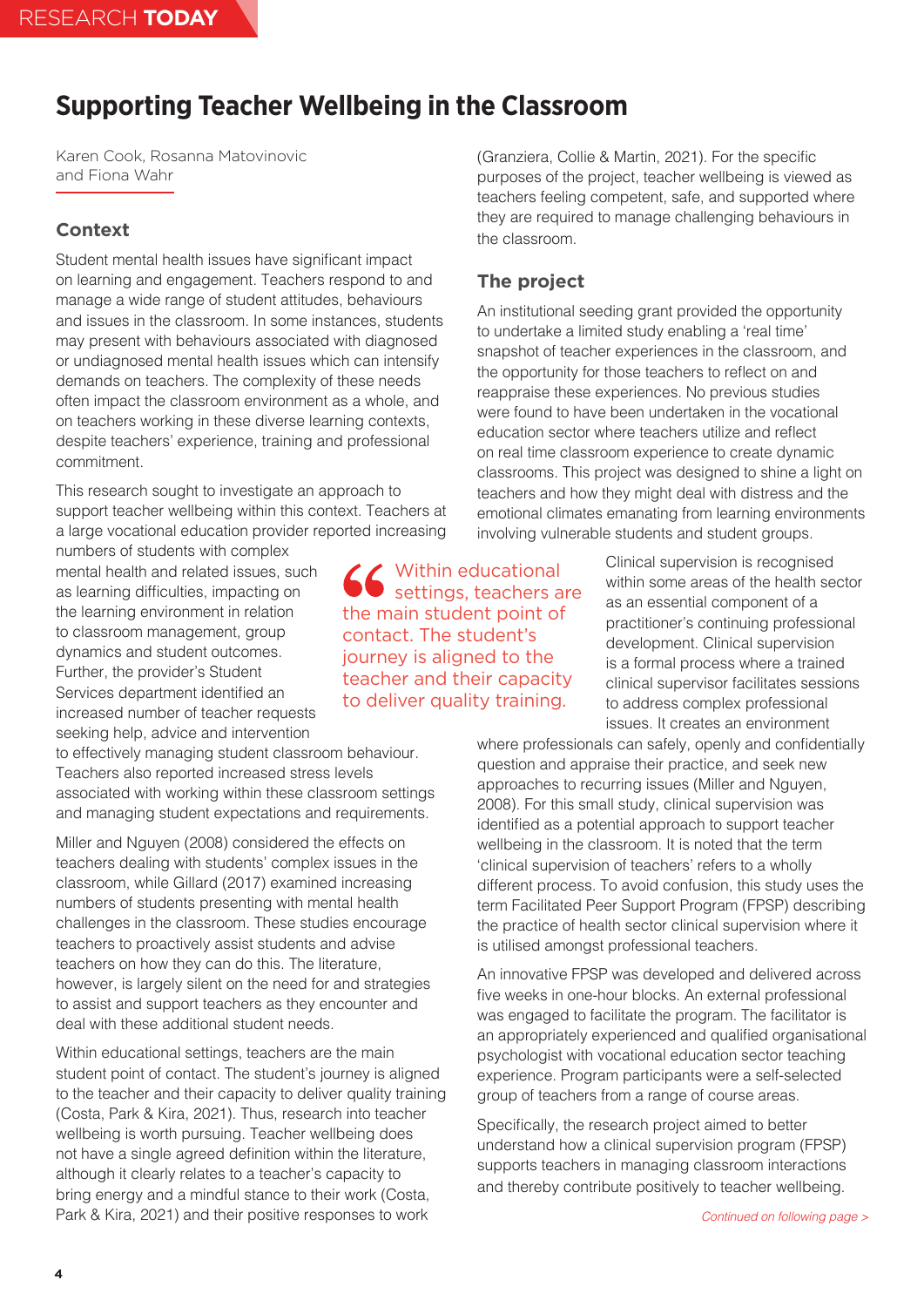# **Research method**

A program evaluation methodology (Patton, 1984) was applied to the FPSP to determine what value the program offered teachers within the research context. This involved first identifying a basis for comparison going into the program. This involved participants, prior to their involvement in the FPSP, describing the nature of working in challenging classroom environments, including the challenging behaviours teachers experience, strategies teachers use to manage challenging classrooms, support teachers see as available and use, and any other supports teachers would like. Participants would then participate in the FPSP. Following completion of the program participants would be invited to share their experiences and their responses to the program, including whether FPSP offered value to supporting teacher wellbeing in classroom contexts associated with the study. To facilitate this data collection each participant was invited to complete a survey before and after taking part in the FPSP. The surveys were designed using a combination of closed and open ended questions to qualitatively identify the range of teacher background, experiences, perspectives and observations, which when analysed, would respond to the research aims. Human ethics research approval was granted for this study through Melbourne Polytechnic's human ethics approval process.

## **Results**

Of the 12 teachers enrolled for the five FPSP sessions, nine attended the first session, with an average of seven teachers attending the remaining sessions. A selection of responses is provided for each topic area

#### Pre-FPSP survey results showed:

- Ten teachers completed the pre-survey.
- **Participant teachers' experience ranged between 3** and 11 years.
- **Participants were volunteered from a range of** department areas.

Responses relating to classroom behaviour challenges faced by teachers.

- 26 challenges were identified regarding managing student issues, 8 of which were identified by more than one teacher including mental health of individual students translating to their behaviour in the classroom, social media usage, large class sizes, student disengagement and student anxiety.
- 24 challenges relating to behaviours influencing class dynamics were identified. Multiple teachers identified disruptive behaviour and student disagreements requiring teacher intervention.
- The majority of the participants felt these challenges negatively affected teacher wellbeing.
- A number of teachers reported feeling unsupported, where they were left to informally debrief with colleagues who were possibly also feeling distressed, without focus on solutions or alternative strategies and where they were told "tomorrow is a new day – you'll be OK".
- **Teachers suggested 14 approaches to support others,** with only one (the Employee Assistance Program) available at that time at the institution.
- **Teachers sought strategies and skills to deal with** student problem behaviours and challenges.
- Teachers hoped participation in the program would lead to better systems/supports for teachers and would raise awareness of the issues confronting them.

Teachers identified the following barriers to their participation in the FPSP:

- The required time commitment on top of long teaching duties
- The difficulty of finding a convenient meeting time and location for all teachers.
- Some were unsure of what to expect and wanted further detail and clarification. Others expressed an element of scepticism about the genuineness of the program, observing the institution provided other wellbeing related professional development sessions without follow through. They viewed such professional development as tokenistic, and initially considered this program as more of the same.

#### Post-FPSP survey results showed:

Nine teachers completed the post-survey.

Teachers identified the following benefits arising from their participation in the FPSP:

- **Strategies for dealing with challenging student** behaviours, including identification of issues, communication, referral and debriefing.
- New information and techniques to use with students and to engage management with the issues.
- The ability to respond to students and to work with managers. The majority of participants said that they had already started or intended to implement strategies obtained through program.
- Connections with peers from other departments were made and strategies on how to support each other.
- Highlighting the need for comprehensive 'on boarding' for new staff in class room management and need for regular re fresher training for current staff were workshopped.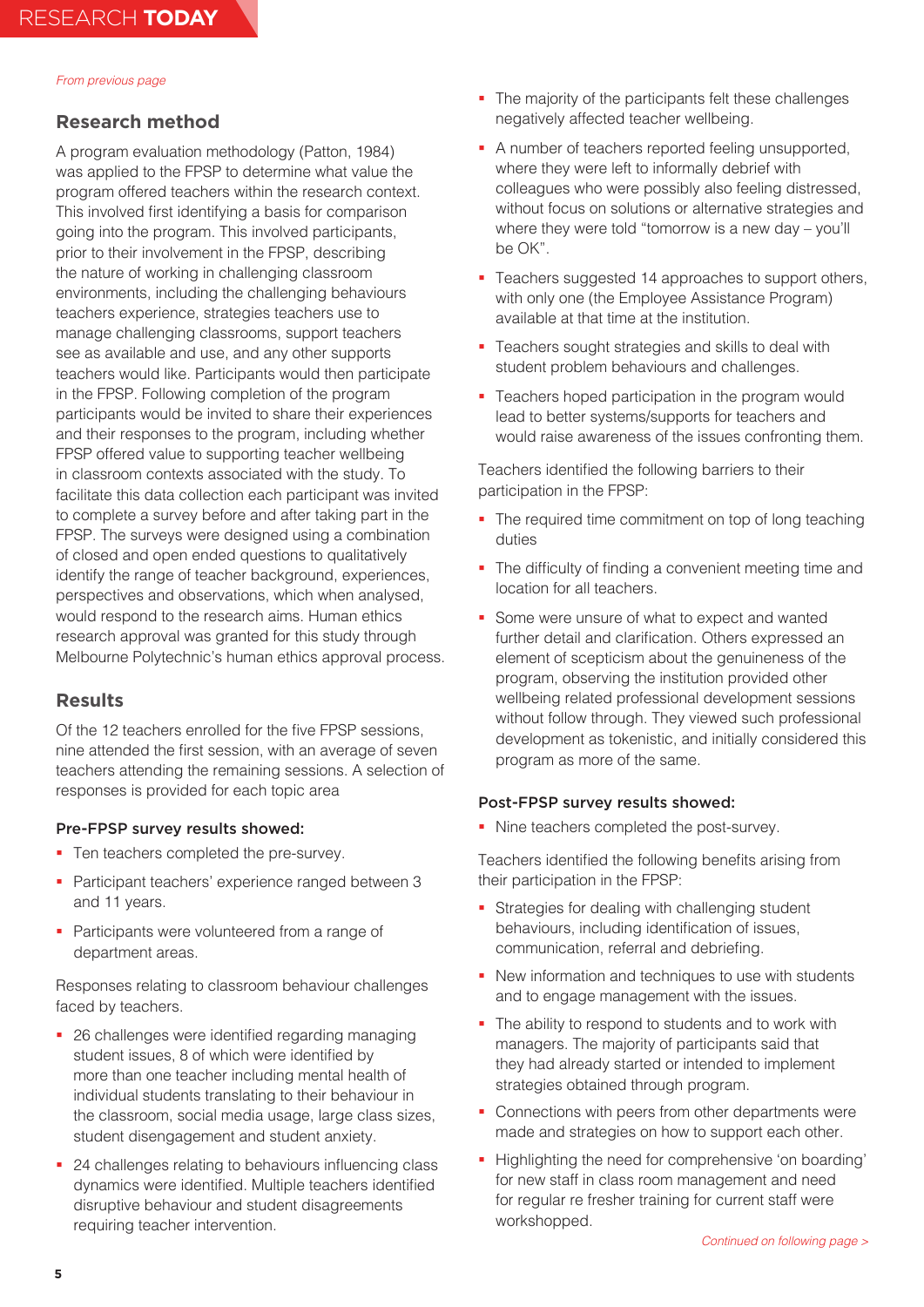- Interest in some of pursuing further resources, e.g. from the library.
- All participants reported the program offered an appropriate support model and would aid in staff retention, especially for new teachers.

Teachers identified the following attributes of the FPSP in supporting the positive outcomes:

- **Importance of a safe space to openly discuss** concerns.
- The mix of staff from various departments enabled broader and more robust conversations. A number of teachers commented that they felt they could not speak freely in their own departments so having a forum like this was helpful.
- Participants were impressed with the facilitator's skills in unravelling the intricacies of interpersonal interactions and the direction and framework of the sessions.
- The open ended, teacher led approach where teachers were able to talk and were listened to.
- **Provision of handouts and a booklist.**

Teachers reported the following suggestions and improvements for future programs:

- **Development of a framework and structure for an** ongoing program.
- **Inclusion of prior reading and session outlines would** have enabled them to be better prepared.
- Offering longer sessions over a longer period, as they said it took time to develop confidence in the process.

#### Overall:

- Participants reported an aim to keep the group running beyond the project, based on the trust developed amongst participants.
- All participants wanted to see this program (or similar) offered in the future with smaller groups*.*

# **Discussion**

The study shows teachers are aware of, experience and are concerned about the impacts of challenging student behaviours on their teaching and for themselves. Of concern is that teachers report feeling unsupported and lacking in resources to deal with these issues. The issues appear complex and multifaceted, as well as highly dynamic, likely to lead to teacher stress and subsequent negative impacts for individual teachers and educational institutions. The study suggests a strong need for initiatives to assist teachers to mediate challenging behaviours in their classrooms and to minimise the impacts on teachers.

This study sought to understand if the FPSP could offer teachers a worthwhile mechanism to address these challenges. Pre-program data indicates participants came to the FPSP seeking strategies to address the classroom issues they were facing and to alleviate the impact these were having on them personally. Despite teachers reporting initial concern about the value of the FPSP, teachers found the program valuable. Strong teacher attendance, despite logistical challenges for some, as well as teachers wanting to extend the program indicates teacher engagement and commitment to the FPSP.

Two key elements of the FPSP approach were reported by teachers as contributing to teacher wellbeing (their capacity to feeling competent, safe, and supported when managing challenging behaviours in the classroom). First, teachers especially valued the program's provision of practical guidance and resources for dealing with classroom issues. The survey results also show teachers especially valued the building of a collegial (although from different departments), trusting and safe space where they felt understood, heard and supported by the facilitator and interactions amongst participants.

Of significance is how these two elements appear to have a mutually enabling reciprocity. Discussion around resources and strategies enables a mechanism for sharing experiences and socially constructed meaning to develop. Key to the simultaneous provision of these elements is facilitation by an appropriately skilled professional to provide objectivity, a structured program of activity and to encourage and manage group interactions.

Further research is needed to understand the full term impact of the FPSP approach. The study reported teachers' immediate positive reactions, stated learnings and in some cases, reports of change. Follow up research, however, would show if the program achieves broader and ongoing impacts on teacher wellbeing. Additionally, positive program impacts might be improved with more and longer sessions, easier arrangements for teachers to attend, and alignments with other professional development offerings*.*

Whilst the FPSP requires further research, this study suggests the program can assist institutions to promote teacher wellbeing through:

- **Improved professional relationships and teamwork**
- Opportunities to reflect and link knowledge and teaching practice
- Increased teaching confidence
- **Professional skill development**
- **Greater self-awareness and understanding.**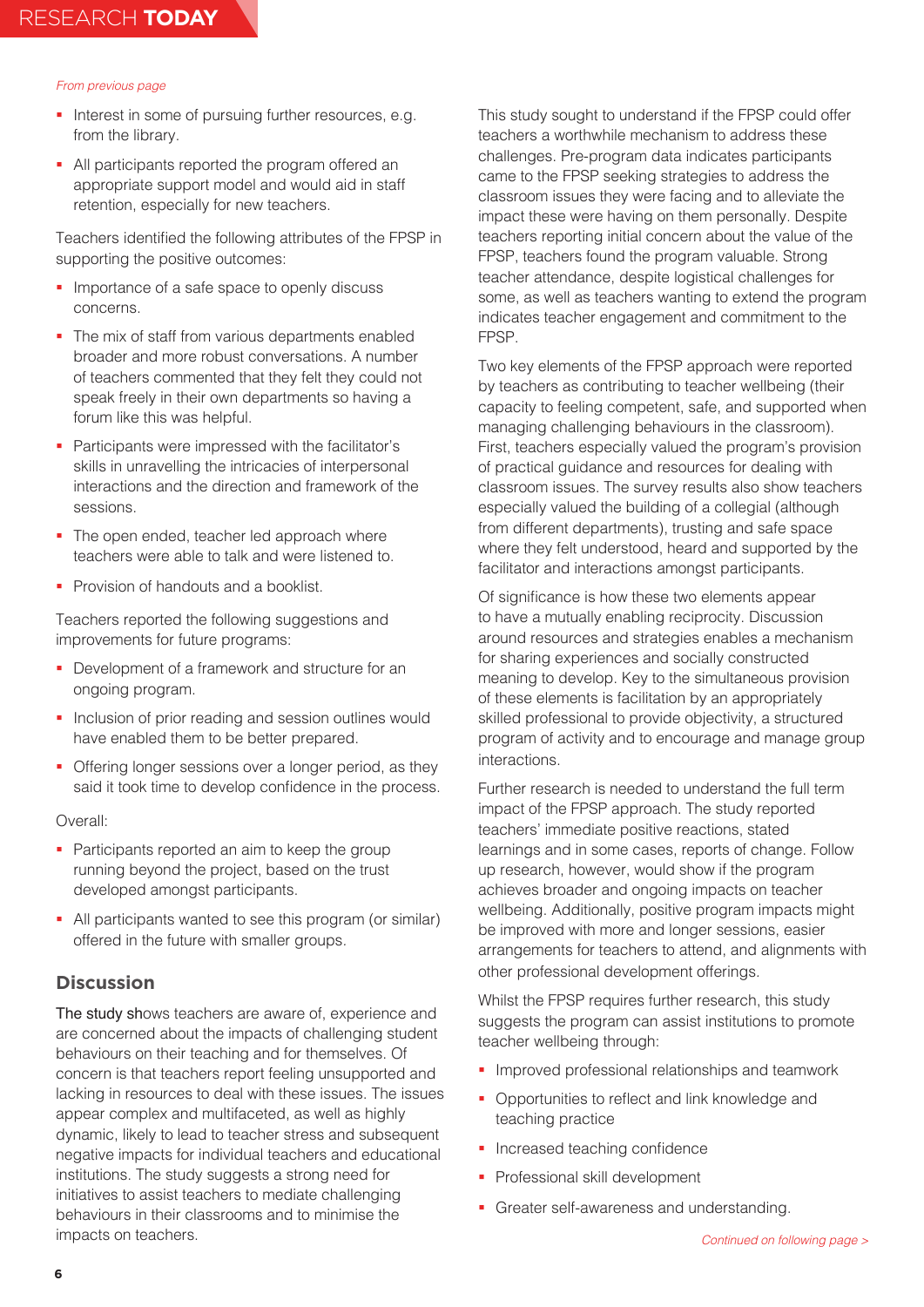## **Conclusion**

Based on an established clinical supervision model regularly used with health professionals, the study suggests FPSP offers a worthwhile approach to responding to the important issue of teacher wellbeing. The FPSP provided teachers with two mutually complementary supports; the practical resources and strategies for dealing with challenging student behaviours in the classroom, as well as a safe environment to share experiences, discuss resources and strategies and to provide support to each other, and thus promoting teacher wellbeing.

### **Acknowledgements**

#### **External Advisors:**

### **Maryla Juchnowski**

*Manager Workplace Services LifeWorks*, AHPRA Registered Psychologist and Accredited Supervisor (2018), Professional Diploma Human Resources (2008), Master of Business (Organisational Behaviour) (1998), Master of Arts (Psychology) (1982),Diploma of Education (1975), Bachelor of Arts (1972), Certificate IV Workplace Assessment and Training, Member of Australian Psychological Society.

#### **Kathleen Swift**

MN, BSC (Hons), RN, RM, MCHN, Cert Onc.

## **REFERENCES**

Costa, C. N., Park, N., & Kira, M. (2021). # ArmMeWith: Resources for Teacher Wellbeing. *International Journal of Wellbeing, 11*(2).

Victorian Government (2018). *Clinical Supervision Guidelines. Enhanced Maternal and Child Health Program*. [online] Available at: https://www.education.vic.gov.au/Documents/ childhood/professionals/health/GuidelinesClinicalSupervision EnhancedMCH2018.pdf [Accessed 31 Mar. 2019].

Gillard, J. (2017). *Building a mentally healthy generation*. [online] Australian Council for Educational Research – ACER. Available at: [www.teachermagazine.com.au/](https://www.teachermagazine.com/au_en/articles/building-a-mentally-healthy-generation) [columnists/julia-gillard/building-a-mentally-healthy-generation](https://www.teachermagazine.com/au_en/articles/building-a-mentally-healthy-generation)  [Accessed 30 Mar. 2019

Granziera, H., Collie, R., & Martin, A. (2021). Understanding teacher wellbeing through job demands-resources theory. In *Cultivating Teacher Resilience* (pp. 229-244). Springer, Singapore.

Martin, P., Copley, J. and Tyack, Z. (2014). *Twelve tips for effective clinical supervision based on narrative literature review and expert opinion*. [online] Health.qld.gov.au. Available at: [www.health.qld.gov.au/CC\\_FINAL?a=159993](https://www.health.qld.gov.au/CC_FINAL?a=159993) [Accessed 31 Mar. 2019].

Miller, C. and Nguyen, N. (2008). *Who's supporting us? TAFE staff perspectives on supporting students with mental illness.* [online] Ncver.edu.au. Available at: https://www. ncver.edu.au/\_\_data/assets/word\_doc/0011/5042/cp0604.doc [Accessed 30 Mar. 2019].

Patton, M. Q. (1987). *How to use qualitative methods in evaluation* (No. 4). Sage.

Pou, T. (2019). The benefits of supervision | Initiatives. [online] Te Pou. Available at: [www.tepou.co.nz/initiatives/the]( https://www.tepou.co.nz/initiatives/the-benefits-of-supervision/122)[benefits-of-supervision/122]( https://www.tepou.co.nz/initiatives/the-benefits-of-supervision/122) [Accessed 31 Mar. 2019].

Shaha, S., Lewis, V., O'Donnell, T., & Brown, D. (2004). Evaluating professional development. J*ournal of Research in Professional Learning, 1*, 1-18.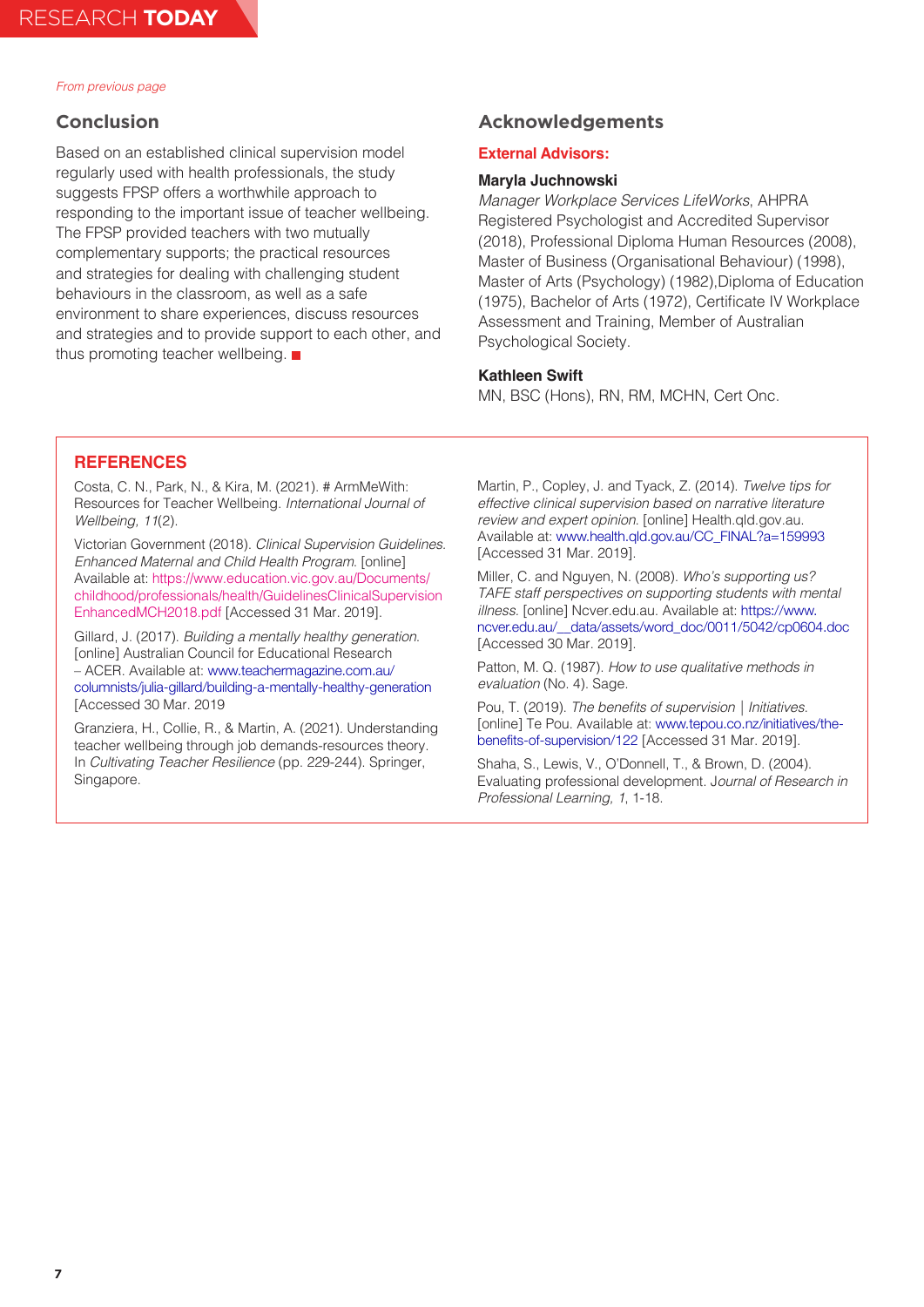# <span id="page-7-0"></span>**Models for independent validation and moderation of assessment: using history and Zoom**

# Francesca Beddie

In 2020, the draft VET roadmap compiled by the Skills Senior Officials' Network (SSON) envisaged a 'new system for assessment to be endorsed and invested in by industry' and foreshadowed trials of various models (Skills Senior Officials' Network 2020, p.6). With assessment on the agenda again, the SSON approved NCVER's proposal for a project investigating how registered training organisations (RTOs) conduct independent moderation<sup>1</sup> and validation of assessment (IMVA) and what industry involvement they have in these processes.

The project's research questions were:

- What are current internal and external independent validation practices?
- How satisfied are stakeholders with these approaches?
- What are the potential barriers and facilitators in implementing these approaches at the national level?

Conducted in 2020, this qualitative research project involved a desktop review of the literature and semistructured interviews with a selection of public, private and community RTOs around the country, as well as others involved in the national training system.

Phase one of the project delivered:

- a literature review of Australian policy, reviews and research written up as [an annotated timeline](https://www.ncver.edu.au/__data/assets/pdf_file/0036/9667116/Models_for_independent_validation_and_moderation_of_assessment.pdf)
- a [review of international experience](https://www.ncver.edu.au/__data/assets/pdf_file/0034/9667114/International_approaches_to_employer_engagement_in_quality_vocational_education_and_training.pdf) in Europe, UK and New Zealand
- an issues paper *independent validation of assessment: challenging the stalemate* circulated to the project advisory committee (unpublished).

As well as setting out the key policies, reviews, pilots and research relevant to independent validation of assessment, the annotated timeline demonstrates the stalling of reform in vocational education and training (VET) during the last 20 years. This trend is not confined to VET. The Grattan Institute's survey of barriers to reform (Daley, J (2021) *Gridlock: Removing barriers* to policy reform, Grattan Institute) shows how politics and public opinion, the 24/7 media cycle, budgetary considerations and policy capability have also prevented governments introducing new measures, especially unpopular ones.

In the case of independent validation of assessment,

# …the timeline suggests the complex governance arrangements of the VET system – involving federal and state financial commitments.

which is just one of many cogs in the VET quality machine, the obstacles are less party political. Nor is IMVA the subject of media interest. Instead, the timeline suggests the complex governance arrangements of the VET system – involving federal and state financial commitments – and the increasingly prominent rhetoric about an industry-led system can act as a brake on reform. The stasis becomes even more explicable when you add to this: reluctance to invest in the VET workforce; the lack of continuity in the Commonwealth policy arena, where VET responsibilities regularly move from one government department to another; and, the aftermath of VET FEE-HELP rorts, when VET did grab the headlines, and which prompted a strong focus on compliance.

The annotated timeline also exposed a lack of corporate memory in VET policy circles, with the same questions being posed and receiving the same answers, and the lessons from pilots being lost (or perhaps buried because they had budgetary implications). This in turn shows the benefit of including historical thinking in the policy toolkit to avoid needless reinvention of the wheel.

Overall, the 2020/21 project did not uncover anything new. Instead, the messages from current VET practitioners reinforce the findings from previous work:

- Compliance not continuous improvement tends to be the main driver for independent validation of assessment, although validation is acknowledged to be good business practice.
- The paperwork and time involved in validation is onerous and it is not always easy to engage employers in formal validation exercises.
- **Holistic assessment of knowledge and skills indicates** competence and workplace relevance but compliance with the requirements for validation can mean atomisation of assessment tasks.
- A good feedback loop to training package development is missing. The findings from validation exercises could contribute to that feedback loop as well as to improvement in assessment tools and practices.
- **RTO staff want and need professional development,** especially in assessment and validation.

*Continued on following page >* These findings inevitably lead to the question of "who

<sup>1</sup> Moderation, not included in the Standards for RTOs, was little mentioned in the interviews.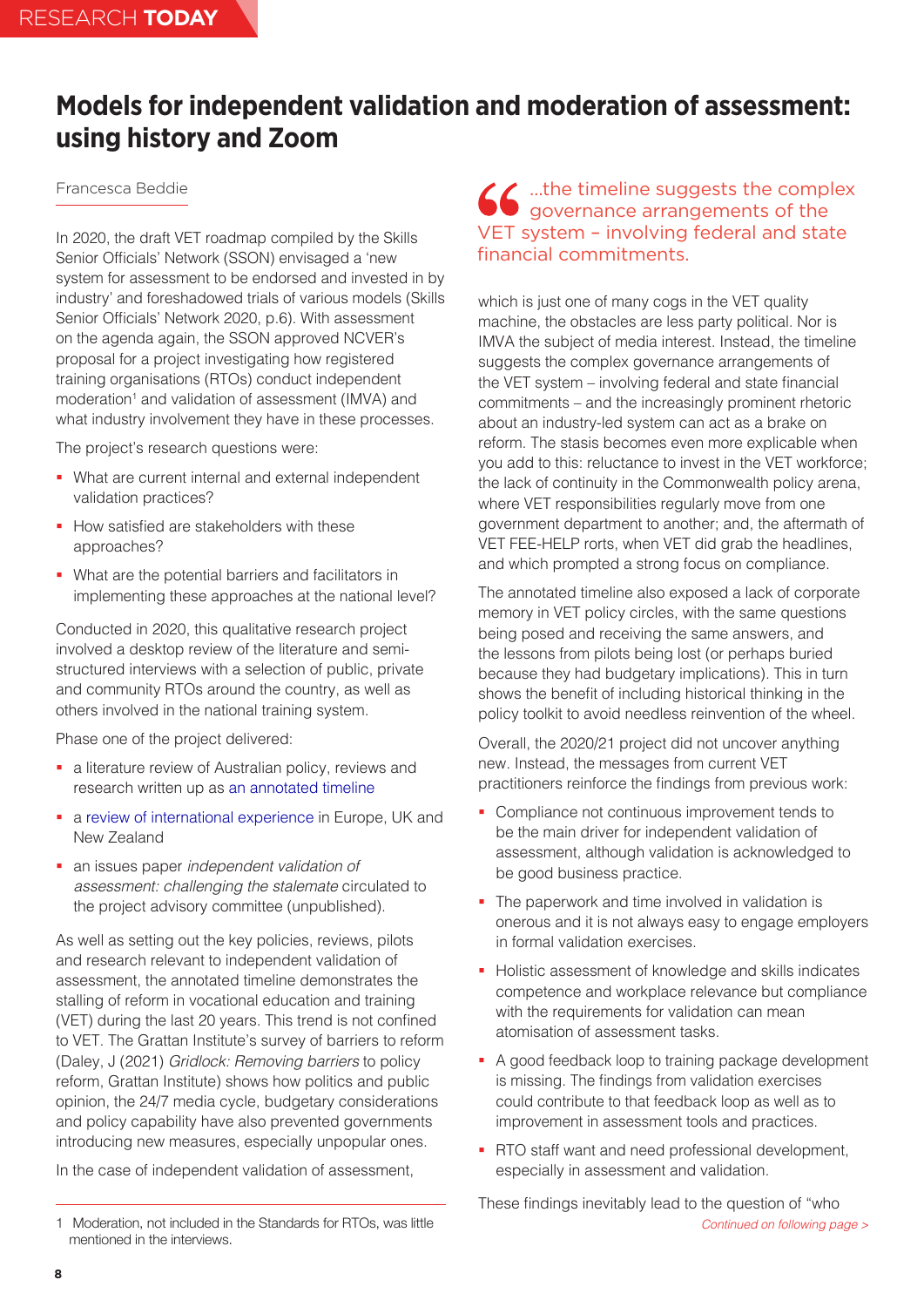pays for what" which has repeatedly been identified as being needed or as desirable, especially in reference to the following professional development/communities of practice: investment in technological solutions: central development of high-quality assessment resources: and independent assessors. This is a particularly complicated question in a system of such varied and numerous Registered Training Organisations (RTOs).

What was different in this research was COVID-19. The shift in operations during the pandemic had a direct impact on how the research was conducted, primarily via Zoom. While the familiar difficulties of reaching smaller, private RTOs persisted, overall it proved easier to get a sample from across the country. VET professionals are taking online communication in their stride, using it for networking with each other (and a researcher) as well, more importantly, with employers. Anecdotal evidence shows that Industry engagement appears to have been enhanced by the restrictions.

Moreover, while still to be tested, the research points to the potential for technology (for example, digital recordings, virtual reality, various networking apps, integrated record management systems) to break the logjam in harnessing IMVA as a way to improve the quality and relevance of vocational education and training.

The final report, [Begin with the end: RTO practices](https://www.ncver.edu.au/research-and-statistics/publications/all-publications/begin-with-the-end-rto-practices-and-views-on-independent-validation-of-assessment)  [and views on independent validation of assessment](https://www.ncver.edu.au/research-and-statistics/publications/all-publications/begin-with-the-end-rto-practices-and-views-on-independent-validation-of-assessment) was published in July 2021 by the National Centre for Vocational Education Research.

# **TARGETED PARTICIPANTS: WORKING-AGE AUSTRALIANS**

# **We want to know about how you have learned and negotiated the transitions across your working life.**

**TAKE THE SURVEY**

In this survey, 'transitions' can refer to changes in occupations, ways of working, new jobs, or coming in a new country to work. This survey is part of an Australian Research Council funded project that aims to generate evidence-based policies and informed practices supporting work-life learning arrangements to promote Australian workers' employability. These are urgent needs in the era of COVID-19.

To thank you for providing a completed survey, you can enter a prize draw to

# **win one of 40 egift vouchers (20 x \$100 vouchers + 20 x \$50 vouchers)**

(Only completed survey respondents will be eligible.)

It will take about 15 minutes to complete the survey via this link:

#### [prodsurvey.rcs.griffith.edu.au/Worklife-survey](https://prodsurvey.rcs.griffith.edu.au/prodls200/index.php/survey/index/sid/815957/newtest/Y)

Your responses to this survey will be anonymous and treated confidentially. Moreover, the data in a survey like this is presented in an aggregated way so that individual responses will not be identifiable. So, please respond to the survey as fulsomely as possible. We thank you, in anticipation, for your contributions to this research.

I'd be most grateful if you could forward this link to your family and friends who are currently working and invite them to complete the survey and contribute to a national study on transitions across working lives.

**Thank you.**



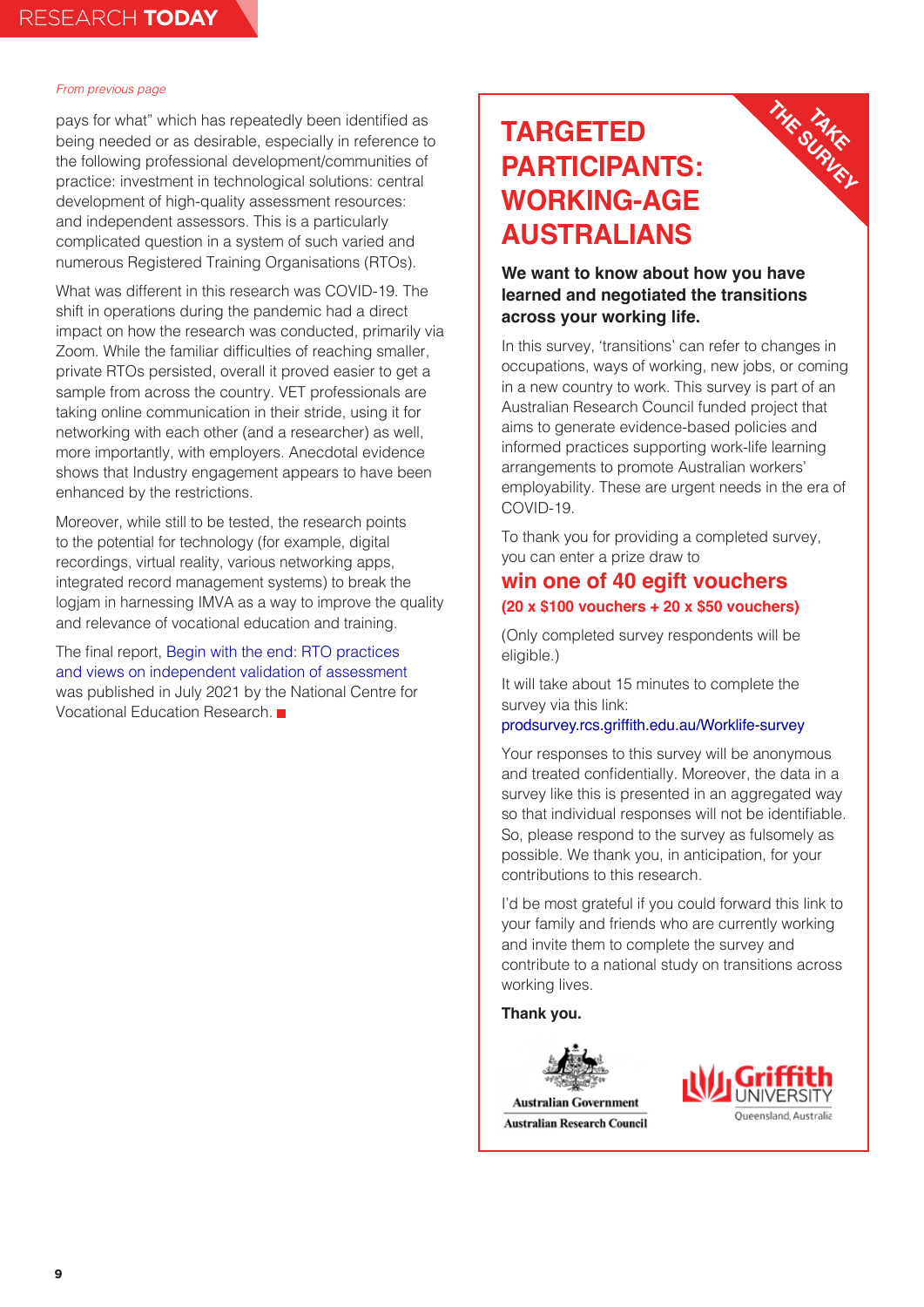# <span id="page-9-0"></span>**Micro-credentials, a disruption, innovation or just a craze?**

## Keri Bailey, Holmesglen Institute

Australia's workforce and their employers well understand the imperative for re-skilling and upskilling to meet future demands. To meet these demands, "we will need to leverage the unique role VET plays within society, its grassroots connection to individual workers and businesses, and its key role as part of the larger educational ecosystem."1

Holmesglen Institute provides education and training that spans many industries for all levels of the workforce. Holmesglen's authentic approach to the research, development and accreditation of micro-credentials has contributed to it being the premier provider of highquality micro-credentials in Victoria. It has implemented a robust micro-credential framework supported by strong governance which is informed by national and international research to further cement Holmesglen's unique position in Vocational and Higher Education and its high regard held by Industry, Community and Governments.

"Education changes lives, and micro-credentials, done well, can be a force for good as part of, or to supplement and complement formal education systems."2

# **A craze – maybe?**

Not everyone is enamoured by the idea of microcredentials. In some arenas 'badge mania' occurs, whereby everyone gets a 'badge' for just showing up, or for undertaking professional development which once upon a time was just part of your job. In some ways, this practice de-values the micro-credential industry and plays into the hands of cynicism.

Literature indicates that most resistance comes from within academia where micro-credentials are viewed by some as reductivist, anti-market and 'vocational' in nature, leaving students unable to develop formed skills as they would in a degree program.

Ralson (2020) describes fears that micro-credentials might replace or cause the decline of traditional qualifications in that they reflect administrative urgency to unbundle degrees for greater profitability and to reorient university curriculum towards vocational training. Critics are concerned that micro-credentials may undermine the mission of higher education institutions, as they are not focussed on educating the whole person, nor liberating learner's potential to become lifelong learners. Ralston suggests "a more deliberative and constructive approach to micro credentialling as a sound alternative approach to micro credentialling, and a sound alternative to the current craze."3

Holmesglen's approach has been both deliberate and constructive, involving a whole of organisation approach to consultations and workshops which supported respectful dialogue, minimised resistance and was led by a dedicated project manager with credible educational experience. Participating in these deep and sometimes personalised consultations, enabled stakeholders to understand and express issues and opportunities from every angle of the organisation, which in turn has aided a deep commitment to designing and implementing Holmesglen accredited micro-credentials. Those consulted, brought their own lens and specific focus to what needed to be considered, or not, all of which are included in Holmesglen's final "Micro-Credential Framework" and accompanying set of high level, detailed governance documentation.

# **Disruption – yeah**

"The disruption coming to the world of work is well documented. Micro-credentials and other forms of nonformal learning are emerging as potential solutions to the rapid upskilling… required. The formal qualification system is unlikely to cope, burdened with ever-increasing cost."4 Supporting disruption in the workforce by providing a new form of non-formal learning actually creates somewhat of a disruption within educational institutions as well, which for many years have operated confidently and with expertise in delivering tried-and-true products.

Whilst overarching perceptions of accrediting Microcredentials at Holmesglen are positive, there have been some concerns expressed that micro-credentials might be 'Mickey Mouse' and detract from our excellent reputation, or that 'we're heading into the Wild, Wild West' or 'we are too busy focussing on xyz' – feelings from staff feeling worried and/or disrupted. Embracing something new is a major disruption to any status quo and takes time and focussed effort, neither of which are in plentiful supply.

Educational institutions are experiencing a double disruption; "the convergence of digital transformation and the global pandemic which together, have accelerated the adoption of technology at a speed none of us thought possible."5 Major disruption occurred over the course of a few months and, "how we work, when we work and where we work are all being redefined. Such is the scale of disruption, there are few of us who remain unaffected."6

The advent of the COVID-19 pandemic and subsequent lockdowns have placed significant stress on educators which have had to rapidly converting to online delivery, doing everything possible to support students, whilst maintaining full teaching loads and working to meet existing KPIs. This has highlighted the difficulty for those already working in education to maintain their existing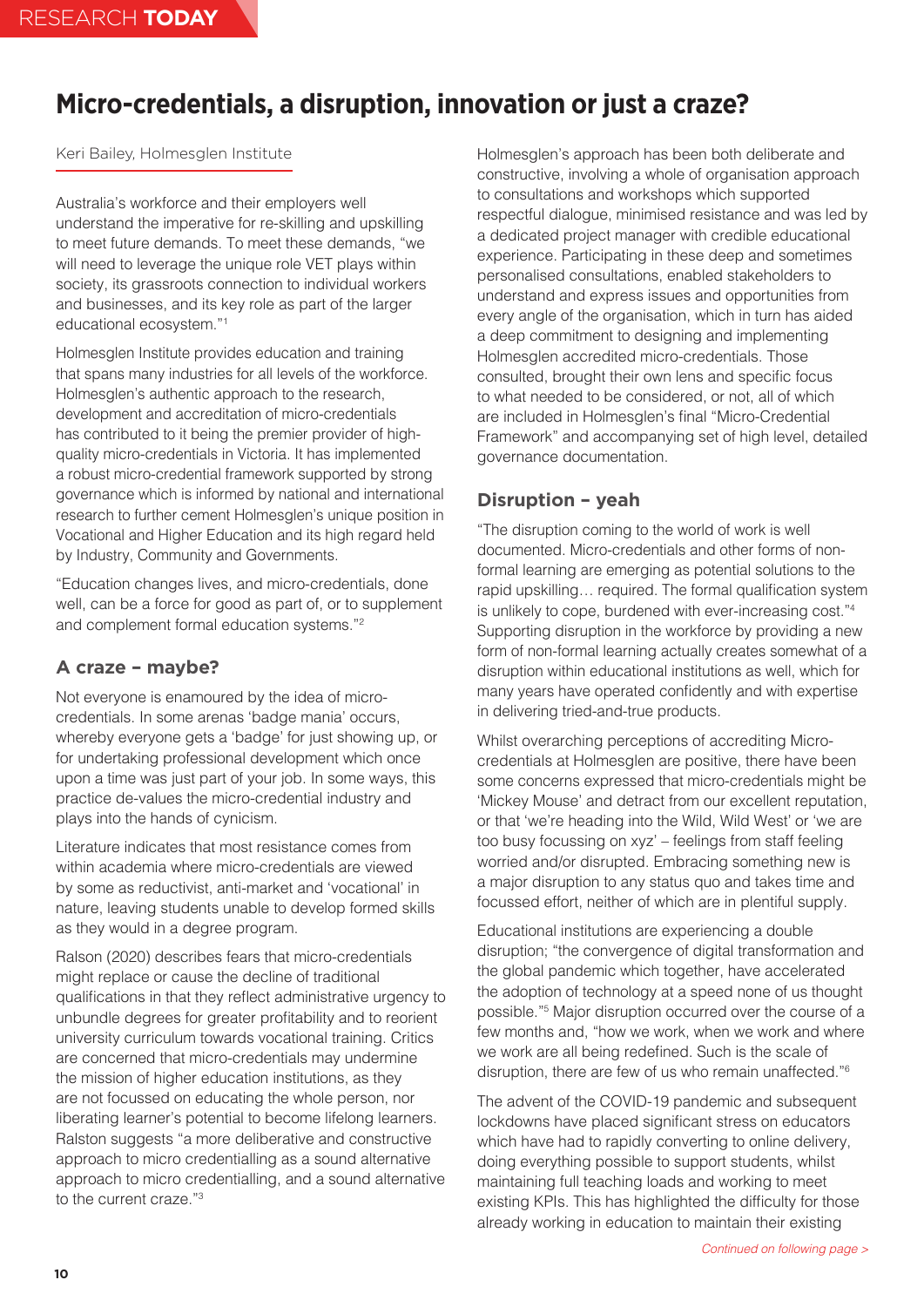workloads whilst being encouraged to embrace yet another 'thing'.

In recognition of this, Holmesglen and industry partners provided support/seed funding to develop pilot microcredentials in areas where they will make a difference to not only industry but also to individuals. This has provided a benchmark for embedding micro-credential development into annual work plans for 2022.

# **Innovation – definitely**

Micro-credentials at Holmesglen are the latest innovation in its suite of educational products that they have offered in decades. Holmesglen's Micro-Credential framework, policies and procedures are in place, and early adopters have 'branched out' to work with industry to develop

bespoke micro-credentials for accreditation and delivery. It is now necessary for Holmesglen to support and provide more staff with the time, skills, and opportunity to address the growing demand for micro-credentials.

Inspired by an analogy used by Judith Morris<sup>7</sup> when talking about innovation in education, a Holmesglen version below describes how we might support our people to actively embrace the innovation of developing new products – Micro-Credentials.

Morris describes the everyday business of working in education as 'working in the farm' and says that innovation happens when workers cross an imaginary bridge to spend time working in the adjacent garden. Supporting staff to cross that bridge to embrace working on innovation becomes Holmesglen's goal for 2022. The Holmesglen version of the analogy follows:

# **Working in the Holmesglen Farm AND in the Garden**

## **The Farm – Holmesglen Institute**

- Set up as a business to provide various products to different markets
- Implements an annual budget cycle to ensure a profit
- Reports activity and performance to shareholders, regulators, and funding bodies
- Hires staff with specific qualifications and abilities to do specific jobs around the farm to keep it going
- Purchases/leases equipment and buildings
- Undertakes significant maintenance
- Abides by regulatory requirements
- Continuously improves what exists
- Deals with changes to government policy
- Organised by a clear hierarchy of workers with defined roles
- Deals with competition
- Reputation and quality are high stakes
- Uses certainty in decision making based on what has occurred in the past.
- Finds dealing with uncertainty stressful
- After generations doing the same thing the same way (especially if successful), it may be hard to change ideology/practice
- The farmer is the boss

## **The Bridge Connection**

- People can walk across to be in the garden and at times, take flowers or produced back to the farm
- Need to be able to go back and forth across the bridge to support the day-to-day functions of each.
- Some people may never want, or be able to cross the bridge.
- Some are fearful of crossing the bridge into unknown territory
- Some hold the bridge in disdain.
- Industry is very keen for farm workers to cross the bridge
- The bridge needs maintenance so that it feels safe to cross
- Some need to be guided across the bridge.
- Some need incentives and support to cross.

## **The Garden Innovation**

- Produces different products to the farm for specific markets
- Provides colour and perfume and a break from routine.
- Needs initial design, setting up, fertiliser, plants, maintenance, trellis's etc
- Depends on the environment
- Usually, multi coloured and multi textured
- Some plants don't survive due to a variety of conditions, pests, theft, poor soil etc
- Flowers/plants come in and out of fashion
- Operates way from noise and constraints of the farm
- Can provide some by-products to the farm and vice versa
- Garden workers have different skill sets to farm hands
- A place where it's OK to explore and experiment. If cuttings or new plants don't take its not high stakes
- Outcomes are not always certain, but when successful, they look and smell good. When unsuccessful, they can be used as compost to fertilise the next crop
- **Head Gardener is the boss and** reports to the Farmer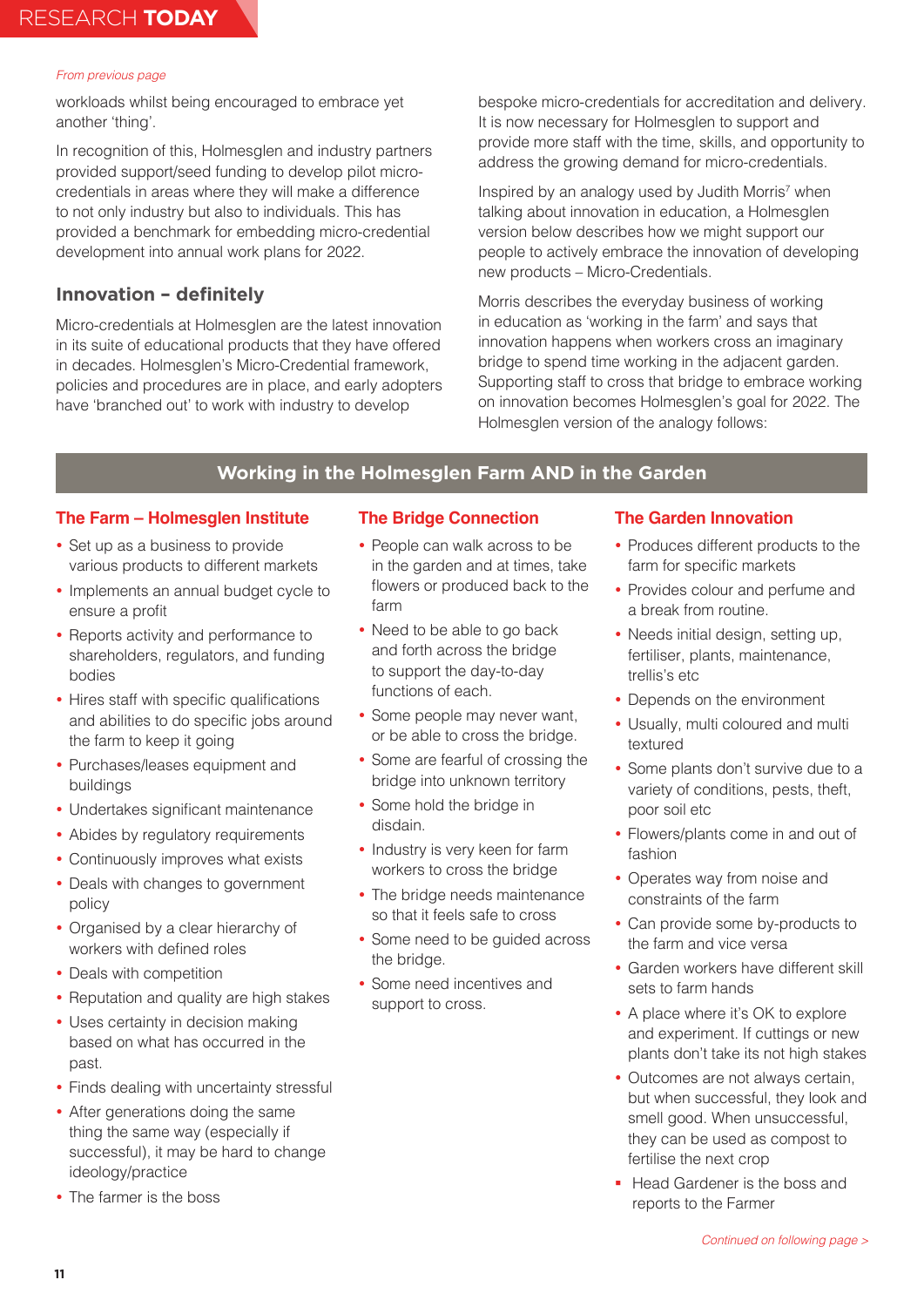### **Holmesglen Truisms:**

Successful implementation of Micro-Credentials comes from:

- **1.** Strong internal governance and commitment from the whole organisation.
- **2.** Leadership by a dedicated project manager with credible educational experience.
- **3.** Quality products that make a difference to individuals and industry
- **4.** Supporting workers to cross the bridge and work in both the garden and on the farm.

*Keri Bailey is the Strategic Education and Training Advisor at Holmesglen Institute.*

### **Endnotes**

- 1 Digital Transformation Expert Panel. 2021. "The Learning Country *Digital Transformation Skills Strategy." Digital Transformation Expert Panel*. 01 May. Accessed September 2021. digitalskillsformation.org.au/wpcontent/uploads/2021/05/Digital-Transformation-Skills-Strategy-010521.p
- 2 Oliver, Beverley. 2021. A conversation starter: Towards a common definition of micro-credentials. Draft Preliminary Report, UNESCO. [drive.google.com/file/d/1w](https://drive.google.com/file/d/1w-uIGAUbAv01Evk-ChyktKuHutyAyz_6/view)[uIGAUbAv01Evk-ChyktKuHutyAyz\\_6/view.](https://drive.google.com/file/d/1w-uIGAUbAv01Evk-ChyktKuHutyAyz_6/view)
- 3 Ralston, Shane J. 2020. "Higher Education's Microcredentialing Craze: a Postdigital-Deweyan Critique." *Postdigital Science and Education* 83-101. doi:10.1007/s42438-020-00121-8.
- 4 Oliver, Beverley. 2019. *Making micro-credentials work for learners, employers and providers*. Education, Melbourne: Deakin University. [dteach.deakin.edu.au/](https://dteach.deakin.edu.au/wp-content/uploads/sites/103/2019/08/Making-micro-credentials-work-Oliver-Deakin-2019-full-report.pdf) [wp-content/uploads/sites/103/2019/08/Making-micro](https://dteach.deakin.edu.au/wp-content/uploads/sites/103/2019/08/Making-micro-credentials-work-Oliver-Deakin-2019-full-report.pdf)[credentials-work-Oliver-Deakin-2019-full-report.pdf.](https://dteach.deakin.edu.au/wp-content/uploads/sites/103/2019/08/Making-micro-credentials-work-Oliver-Deakin-2019-full-report.pdf)
- 5 Digital Transformation Expert Panel, "The Learning Country Digital Transformation Skills Strategy,"
- 6 Ibid
- 7 Judith Morris: former President and CEO of Lambton College, Canada

# **ACDEVEG Conference 2021**

The 7th Annual Conference on VET teaching and VET teacher-education mounted by ACDEVEG (the Australian Council of Deans of Education Vocational Education Group).

ACDEVEG consists of the universities delivering VET teacher-education programs.

### The theme is **'People, place and time: developing the adaptive VET Teacher'**.

Registration is now open for the 2021 conference, which is online on the afternoon of Wednesday 8 December, from 2pm – 6pm AEDT.

The conference is supported by the VET Development Centre, and because of this the cost is only \$25.

The conference keynote address will be delivered by Professor Joy Papier, Director of the Institute for Post-School Studies, University of the Western Cape, Cape Town – 'Taking their rightful place in South Africa: Towards the development of professional TVET teachers'.

The full program can be found [here](https://vdc.edu.au/professional-learning/?eventtemplate=159-australian-council-of-deans-of-education-vocational-education-group-acdeveg-seventh-annual-conference-people-place-and-time-developing-the-adaptive-vet-teacher) and includes papers on VET teachers and COVID, on-line delivery of practical subjects, VET teachers' industry engagement, together with an update from the Commonwealth Department of Education, Skills and Employment on the national VET Workforce Quality Strategy.

Further details, including the registration link, can be found [here](https://vdc.edu.au/professional-learning/?eventtemplate=159-australian-council-of-deans-of-education-vocational-education-group-acdeveg-seventh-annual-conference-people-place-and-time-developing-the-adaptive-vet-teacher).

Non-registration enquiries may be made to [ACDEVEG2021@federation.edu.au](mailto:ACDEVEG2021%40federation.edu.au?subject=)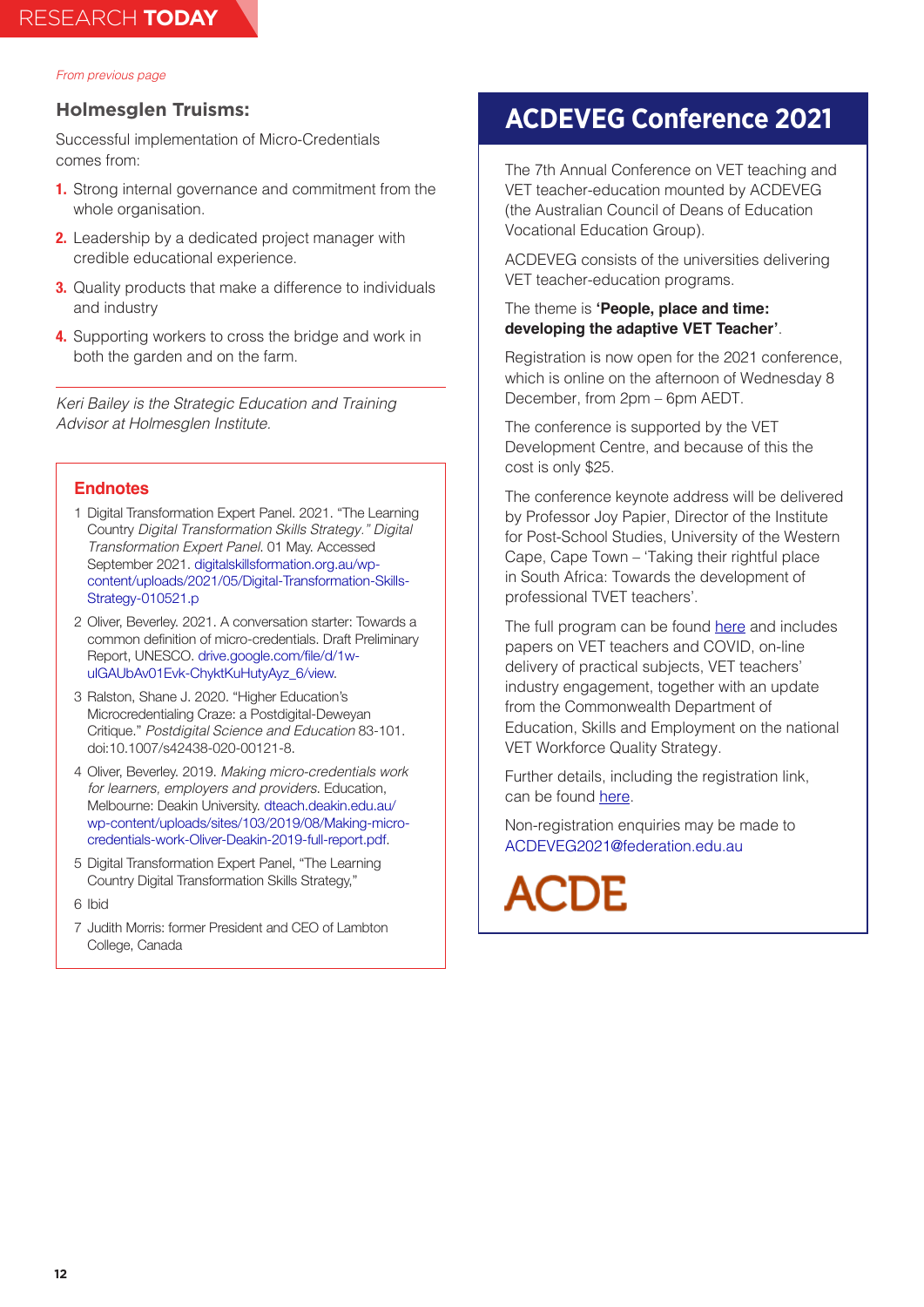# <span id="page-12-0"></span>**Employment and training in everyday industries: What public data tell us**

Erica Smith – Federation University, Richard Robinson – University of Queensland, and Darryn Snell – RMIT University

Retail and hospitality/tourism industries employ around 20% of the Australian workforce (Vandenbroek, 2019), yet the industries suffer from low prestige (Smith & Teicher, 2017). This historically low perception discourages people from imagining worthwhile careers in those sectors, and can contribute to poor self-image for those working in the industries. Yet the COVID-19 crisis has shown just how vital both sectors are for the Australian public and the national economy. They are recognised internationally, for example by the OECD, as low-status occupations which have become more valued during the crisis (Schoon & Mann, 2020). It has been well known for decades (e.g. Smith & Green, 2001) that many young people find their first jobs in the hospitality and retail industries, often while full-time students in school and tertiary education. These jobs could – and often do – turn into satisfying careers, but the fact seems to be rarely acknowledged by those who advise on careers.

A major research project, 'Careers in everyday industries', is focusing on investigating and publicising available career paths, and the reasons for poor public perceptions among various groups. It involves research with industry stakeholders, school, VET and university students, the general public, and careers advisers, as well as detailed company case studies with managers and workers. The project is funded by the National Careers Institute Partnership Grant scheme, and involves researchers from three universities and the Skills Service Organisation SkillsIQ. The research began in April 2021 and aims to conclude by the end of 2022. The project web site is at [federation.edu.au/research-everyday-careers.](https://protect-au.mimecast.com/s/qnk7CANpqVulX8Z0UGNiia?domain=federation.edu.au)

The project began with analysis of available statistical data sources on employment and training, to provide base data to answer the first of the four research questions for the project: 'What careers are available in the retail, hospitality and allied industries?' We wanted to evaluate the importance of retail and hospitality in the workforce, in post-school pathways, and in vocational education and training. The sources were:

- Australian Bureau of Census (ABS) data for employment in each occupational classification in the industries, including management roles, thus gaining industry overviews.
- **EXAY (Longitudinal Surveys of Australian Youth)** data (collected by National Centre for Vocational Education Research (NCVER) for employment in retail and hospitality.

• NCVER vocational education and training (VET) data on students in retail and hospitality qualifications.

# **Census data**

As the project is about careers, and because careers advice currently tends to focus on occupations rather than industries, we decided to base our analysis on particular occupations within the two industries. We identified all the relevant ANZSCO (Australian and New Zealand Standard Classification of Occupations) occupation codes in retail, and, within hospitality, in food services and accommodation (we excluded travel, tourism and guiding). In an iterative process we removed codes that were peripheral to these industries or that overlapped with other industries. Our occupational code selection is guiding the project as a whole.

We included 13 retail occupations and 19 hospitality (accommodation and food service) occupations at what is known as the ANZSCO '4-digit level'. 2011 and 2016 ABS Census data were analysed for numbers working in these occupations as their main job. In the census, people are asked to write their occupation, and their responses are then coded.

The snapshot table below compares the numbers in the relevant retail and hospitality occupations with all occupations. It can be seen that the selected occupations grew much faster than the average over the five years.

## **Table 1: Snapshot of employment in the relevant occupations ('main job'), compared with all employment, ABS census data**

| <b>Hospitality</b><br>and retail<br>occupations<br>in scope | 2011:<br>1,516,338  | 2016:<br>1,656,314  | 9.23%<br>increase<br>2011-16 |
|-------------------------------------------------------------|---------------------|---------------------|------------------------------|
| All<br>occupations                                          | 2011:<br>10.058.364 | 2016:<br>10,683 822 | 6.22%<br>increase<br>2011-16 |

Table 1 shows that 15.08% (2011) and 15.50% (2016) of employed people reported one of these hospitality and retail occupations as their main job. There are of course many other employees working in the industry sectors, for example accountants, clerical workers, HR managers and labourers, who are counted in generic ANZSCO codes. These account for the difference between the figures in Table 1 and the industry employment figure of 20% (Vandenbroek, 2019).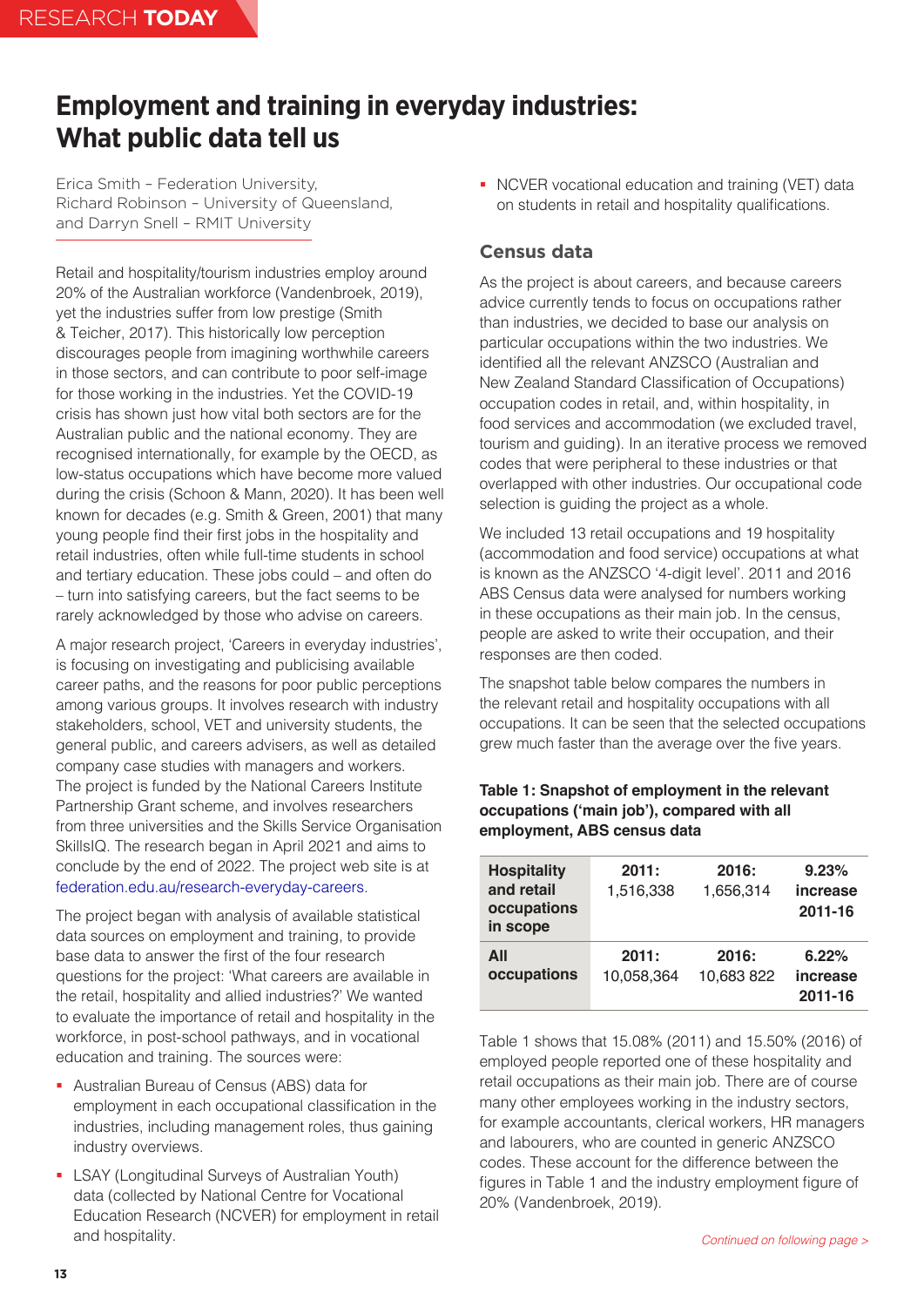Over the 2011-2016 period, hospitality and accommodation occupations grew by 16.53%. Chefs (40% growth) and housekeepers (35%) grew the most. The retail occupations' increase (5.32%) was modest – in fact, less than the 'all occupations' percentage increase. Sales Assistant (General) increased by 15.1%, and service station attendants increased by 22%.

These two industries contain some of the largest numbers in single occupations, including the largest of all, Sales Assistant (General), an occupation undertaken by over half a million Australians as their main job. Quite a few were at or around 100,000 (Table 2a).

## **Table 2a: Employment ('main job') above or near 100,000 in the relevant occupations, ABS census data, 2016**

| <b>Retail 2016</b>                                     | <b>Hospitality and</b><br>accommodation 2016 |  |
|--------------------------------------------------------|----------------------------------------------|--|
| • 526,013 Sales                                        | • 109,631 Kitchenhands                       |  |
| Assistants (General)                                   | • 106,357 Waiters                            |  |
| • 184,571 Retail                                       | • 83,915 Bar Attendants                      |  |
| Managers                                               | and Baristas                                 |  |
| • 102,183 Checkout<br>Operators and Office<br>Cashiers | • 80,719 Chefs                               |  |

As a comparison, only sixteen other occupations had more than 100,000 workers in 2016, with only two of these having more than 200,000: Nurses (220,981) and General Clerks (219,845).

Management jobs are shown in Table 2b. As can be seen, one ANSZCO code spans both industries.

## **Table 2b: Employment ('main job') in management occupations in retail and hospitality ('Main job') ABS census data, 2016**

| Retail 2016                    | <b>Hospitality and accommodation</b><br>2016                 |
|--------------------------------|--------------------------------------------------------------|
| • 184,571 Retail<br>Managers   | • 53,892 Café and Restaurant<br>Managers                     |
| • 27,527 Retail<br>Supervisors | • 19,943 Hotel and Motel Managers                            |
|                                | • 7,247 Hotel Service Managers                               |
|                                | • 6,338 Other Accommodation &<br><b>Hospitality Managers</b> |
|                                | • 5,758 Licensed Club Managers                               |
|                                | • 3,298 Caravan Park and<br><b>Camping Ground Managers</b>   |
| $\bullet$                      | 52.997 'Other Hoenitality Retail and Service                 |

y 52,997 'Other Hospitality, Retail and Service managers' ANZSCO code 1499

Distributing the 1499-coded people equally between retail and hospitality, the total numbers in all of the occupations we studied, and the proportions which were managers, were as follows:

- Retail occupations: 970,080; Retail managers: 238,598 (25.29%)
- Hospitality occupations: 686,237; Hospitality managers: 122,967 (17.92%)

It should be remembered that the relevant ABS census question asks only about the 'main' occupation. It is reasonably common for people to work in some of these occupations as their second or third job, so the figures will under-represent total occupational numbers, but to what extent is unknown.

# **LSAY ('Longitudinal Surveys of Australia Youth') data**

LSAY, managed by the National Centre for Vocational Education Research (NCVER) tracks Australians from ages 15 to 25 through annual telephone surveys of a large cohort of young people. Their responses about occupations are coded to ANZSCO occupational codes.

NCVER provided us with data for relevant questions for the 2009 cohort (known as YO9) whose last survey year was 2019, for our selected retail and hospitality occupational codes. To cover the 11 waves, we requested data from Waves 1, 5, 8 and 11 (ages approximately 15, 19, 22 and 25).

In every wave, the respondents were asked what jobs they expected to have when they are about 30 years old. In public commentary on LSAY data this is often presented incorrectly as occupational 'aspirations' (e.g. De Bortoli, 2021). Only a small proportion of young people expected to be working in the selected retail and hospitality occupations at age 30), ranging from 3% -5%. The specific occupations most often cited were chef (especially for younger students), and retail manager.

By age 19, 78% of the respondents were working, and that continued to rise until the final wave, aged 25. Although not many young people expected to work in retail and hospitality when they were aged 30, there was substantial **actual** employment in these occupations among the LSAY participants over the 10 years. At age 15, when only one-third were working, three-quarters of these were working in retail and hospitality. The proportion declined to one-half at age 19 and through to 11% at age 25. The substantial decline over time in the proportion in retail and hospitality jobs is to be expected as the young people moved from part-time working while studying into post-school and/or post-university employment, where more diverse occupations are available. By age 19, 15% of those working in retail and hospitality reported working as managers, more often in retail than hospitality.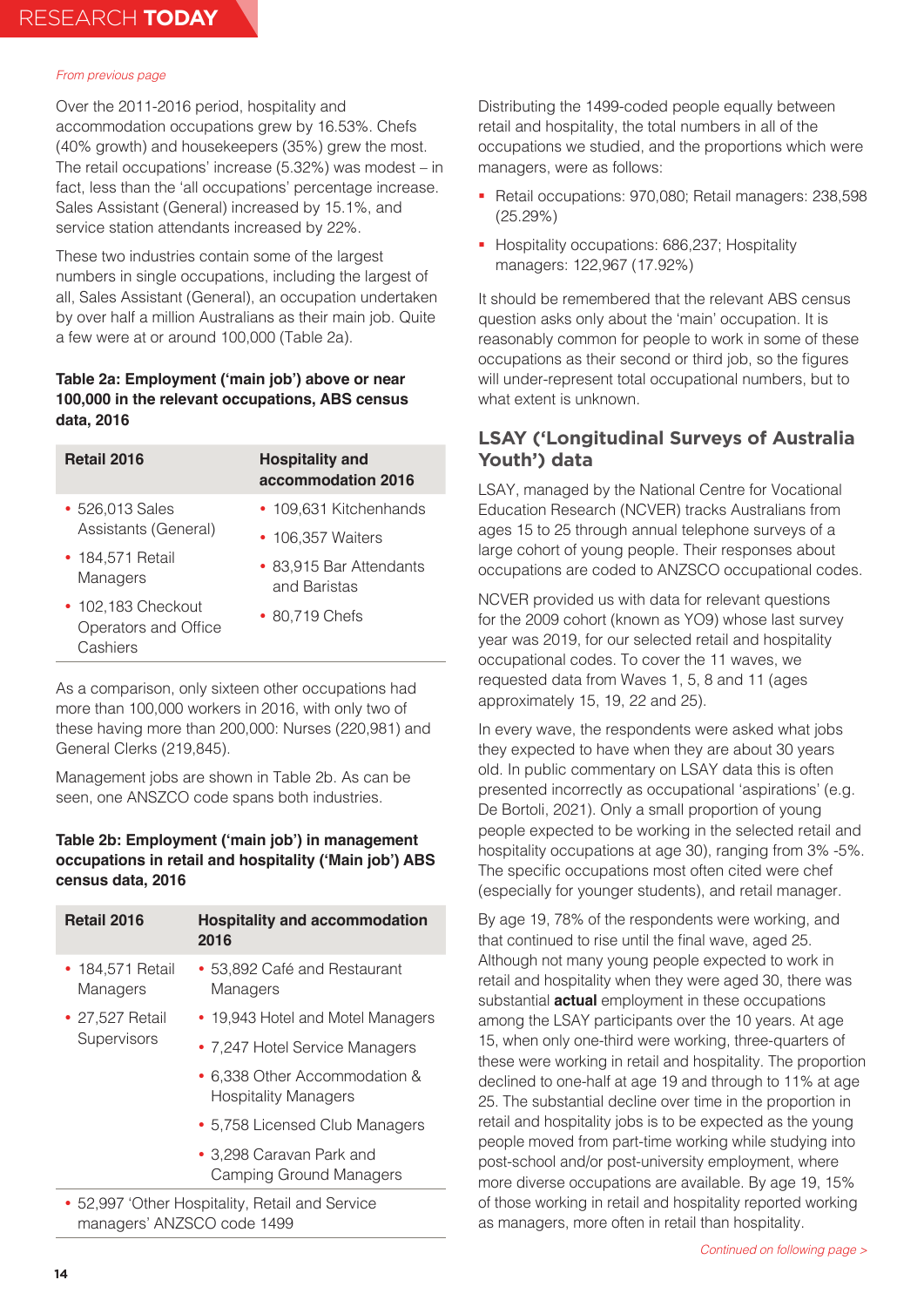# **Enrolments in VET qualifications**

Two national Training Packages contain specific qualifications for the industries that cater for the relevant occupations: SIR (Retail Services Training Package) and SIT (Tourism, Travel and Hospitality Training Package). The qualifications relating to the selected ANZSCO occupational codes (8 qualifications in retail and 24 in hospitality) were the majority of the qualifications in the Training Packages. NCVER assisted with data extraction from the Total VET Activity (TVA) data collection, providing data for both government-funded and nongovernment funded enrolments.

### **Overall enrolments: 2017 data**

Two versions of both Training Packages were in operation in the 2010s. We selected 2017 for the analysis for this paper, as data for both versions were readily available for that year. In retail, the largest enrolments were in the Certificate II Retail Services (34,357) and the Certificate III Retail ('Retail Operations' in the 2012 Package) (15,826). No other qualifications came near those numbers. Hospitality and accommodation had substantial enrolments in more qualifications: 48,651 (Cert II Hospitality), 36,320 (Certificate II Kitchen Operations), 34,975 (Cert III Hospitality) and 28,762 (Cert III Commercial Cookery), with two other qualifications at around 14,000.

In the qualifications selected, Hospitality had a total of 210,378 enrolments (of which only 250 were in accommodation) and Retail had 53,383. Thus the overall picture is of heathy enrolments in hospitality, and modest enrolments in retail.

## **Government funded versus non-government funded training**

For the totals of all qualifications within the project's scope, retail had a slightly greater proportion of annual government-funded enrolments (between 55% to 60%) than hospitality (47% to 59%).

The most-often-funded qualification in retail was the Cert III in Retail, with others lagging far behind. Four qualifications in hospitality each contributed 10% or more of government-funded hospitality training each year: in descending numerical order, Cert II in Hospitality, Cert II in Kitchen Operations, Cert III in Hospitality and Cert III in Commercial Cookery.

# **Discussion**

The data show that retail and hospitality occupations form a substantial proportion (15%) of the Australian workforce, even when considering only those working in the occupations as their main job. 40% more people work in retail occupations than in hospitality occupations. Almost 1 in 20 workers alone are retail sales assistants.

The analysis shows that there are excellent chances for career advancement: one-quarter of all retail workers and nearly 18% of hospitality workers are in management positions. The LSAY data confirm that young people start in retail and hospitality at a very young age and move into management positions in the industries before they are 20. And yet very few expect to be working in retail or hospitality at age 30.

The total number of VET enrolments in qualifications in 2017 was 3.4 million; yet the combined totals for the hospitality and retail qualifications we studied was 263,761 – that is, only 7.75% of the training total, for occupations which employ 15.50% of the workforce. Hospitality is relatively well served by the VET system compared with retail, with almost four times the number of people in qualifications.

Comparing numbers training in, or for, the occupations with employment numbers, five people per 100 employed (2016 figures) were receiving retail qualifications (2017 figures), compared with 31 people per 100 employed receiving hospitality qualifications. While retail students are slightly more likely to be government-funded than hospitality students, far less government funding accrues to retail training because so few people receive retail training.

The general picture from the data is that retail and hospitality occupations are very important to the economy and to people's lives. They offer good prospects for advancement. But they are poorly served by the VET system.

The picture presented above is not able to account for the effects of COVID-19. 2020 and 2021 statistics for these two industries will be affected by COVID, particularly hospitality and accommodation. Unfortunately, the 2021 census data will not be available for some time yet. COVID has affected not only employment with the sectors (e.g. Baum *et al*, 2020, on hospitality) but also the nature of the work (e.g. Cai *et al*, 2021, on retail). A methodological issue that will occupy the research team during the remainder of the research will be how to address the effects of COVID while still focusing on the main aims of the project.

An issue that emerged in this phase of the research was the complexity and inaccessibility of the data. For example, VET qualifications data from NCVER are no longer available in reports; and LSAY data is quite difficult to interpret. We had tried to utilise a Victorian survey of young people six months out of school – 'On Track' – but detailed reports are no longer produced. It seems that 'everyday researchers' (as opposed to statistical experts), and arguably more importantly, careers practitioners, are now less well served by national collections than previously.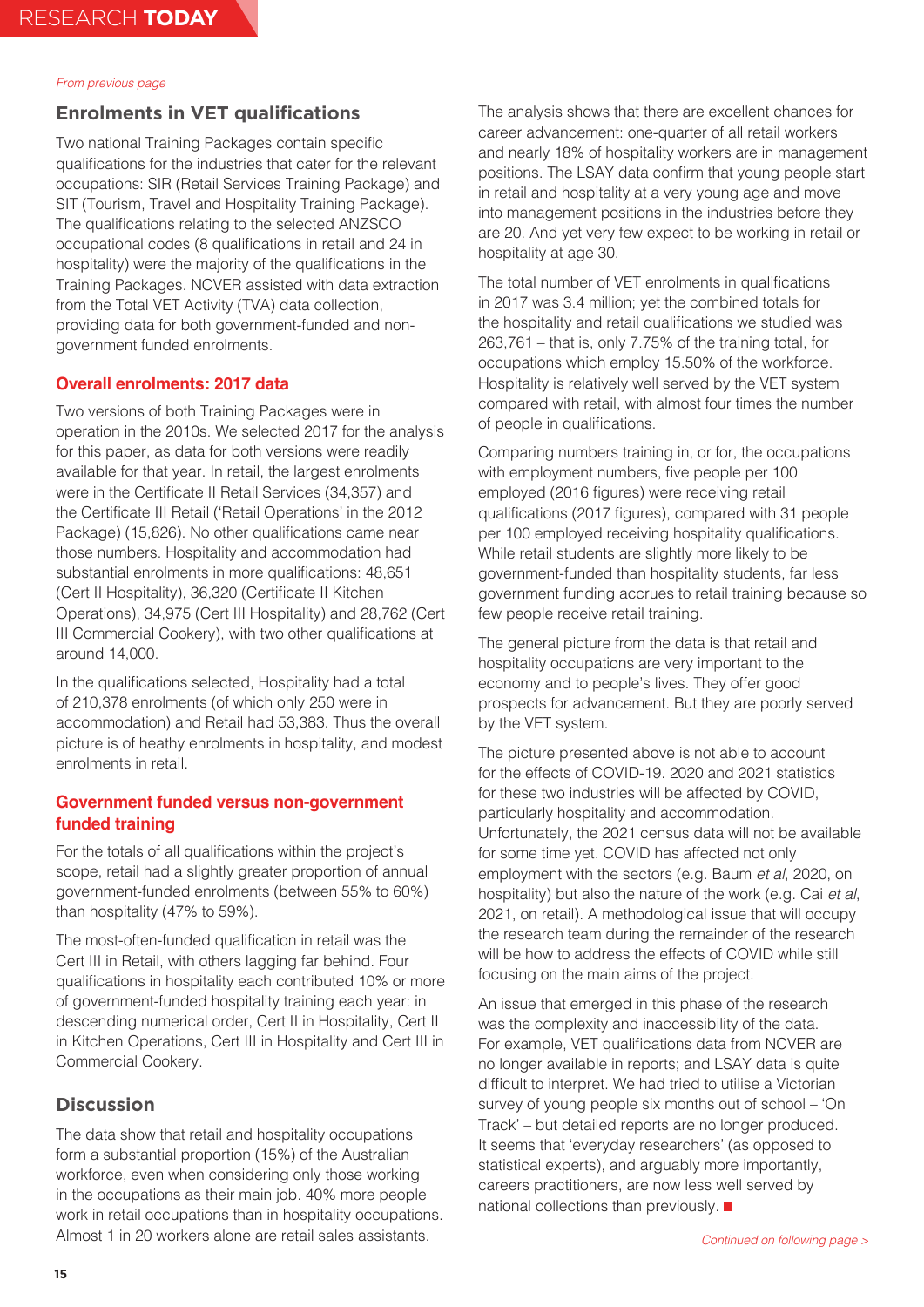#### <span id="page-15-0"></span>**References**

Baum, T., Mooney, S., Robinson, R.. & Solnet, D. (2020). COVID-19's impact on the hospitality workforce – New crisis or amplification of the norm? *International Journal of Contemporary Hospitality Management, 32*(9), 2813-2829

Cai, M., Tindal, S., Tartanoglu Bennett, S. & Velu, J. (2021). 'It's like a war zone': Jay's liminal experience of normal and extreme work in a UK supermarket during the covid-19 pandemic. *Work, Employment & Society, 35*(2), 386-395.

De Bortoli, L. (2021). *What are the occupational aspirations of Australian 15-year-olds?* Melbourne: Australian Council for Educational Research.

Schoon, I. & Mann, A., (2020). *School-to-work transitions during coronavirus: Lessons from the 2008 Global Financial Crisis*, OECD Education and Skills Today, May 19.

Smith, E. & Green, A. (2001). *School students' learning from their paid and unpaid work*. Adelaide: NCVER.

Smith, E. & Teicher, J. (2017). Re-thinking skill through a new lens: Evidence from three Australian service industries. *Journal of Education & Work*, Issue 5, 515 530.

Vandenbroek, P. 2019. *Snapshot of employment by industry*, 2019. [www.aph.gov.au/About\\_Parliament/](https://www.aph.gov.au/About_Parliament/Parliamentary_Departments/Parliamentary_Library/FlagPost/2019/April/Employment-by-industry-2019) [Parliamentary\\_Departments/Parliamentary\\_Library/](https://www.aph.gov.au/About_Parliament/Parliamentary_Departments/Parliamentary_Library/FlagPost/2019/April/Employment-by-industry-2019) [FlagPost/2019/April/Employment-by-industry-2019](https://www.aph.gov.au/About_Parliament/Parliamentary_Departments/Parliamentary_Library/FlagPost/2019/April/Employment-by-industry-2019)

## **Acknowledgements**

We would like to thank other project team members Antonella Sterrantino, Victor Callan and Andy Smith.

## **FREQUENTLY ASKED QUESTIONS**

**How can I join AVETRA? [>](https://knight.cmail19.com/t/t-l-xyhhiiy-swikiuju-o/) How can I access AVETRA publications? [>](https://knight.cmail19.com/t/t-l-xyhhiiy-swikiuju-n/) What events do AVETRA run? [>](https://knight.cmail19.com/t/t-l-xyhhiiy-swikiuju-p)**

# **CONTACT**

General enquiries: **03 9431 8690** Email inquiries:

**[avetra@theassociationspecialists.com.au](mailto:avetra%40theassociationspecialists.com.au?subject=)**

AVETRA Website: **[www.avetra.org.au](http://www.avetra.org.au)**



# **Delivering Modern Manufacturing through a Skilled Workforce consultation series**

Workforce skills program developers, IBSA Group, conducted a six-month process of collaboration and research to seek the views of organisations working in manufacturing and related industries and their training partners, on the priority actions needed to ensure Australia has the highly skilled workers required to support modern manufacturing.

The research was primarily qualitative and included a series of online quantitative polls. Almost 500 people took part in the process, with 4,400 reached through social media. The series of events incorporated desk top literature reviews, sector-specific feedback collating webinars and in-depth interviews. These were then validated and refined by a roundtable with some of Australia's top business leaders and a series of briefings with senior representatives from the Commonwealth and every State Government.

Six key themes were identified:

- Sovereign capability and value/supply chains
- **Skill shortages**
- New technologies and new skills
- Collaboration
- **Skills system responsiveness, and**
- **Workforce development**

and a series of skills response recommendations made.

Details can be found at [manufacturingskillsreport.ibsa.org.au/](https://manufacturingskillsreport.ibsa.org.au)

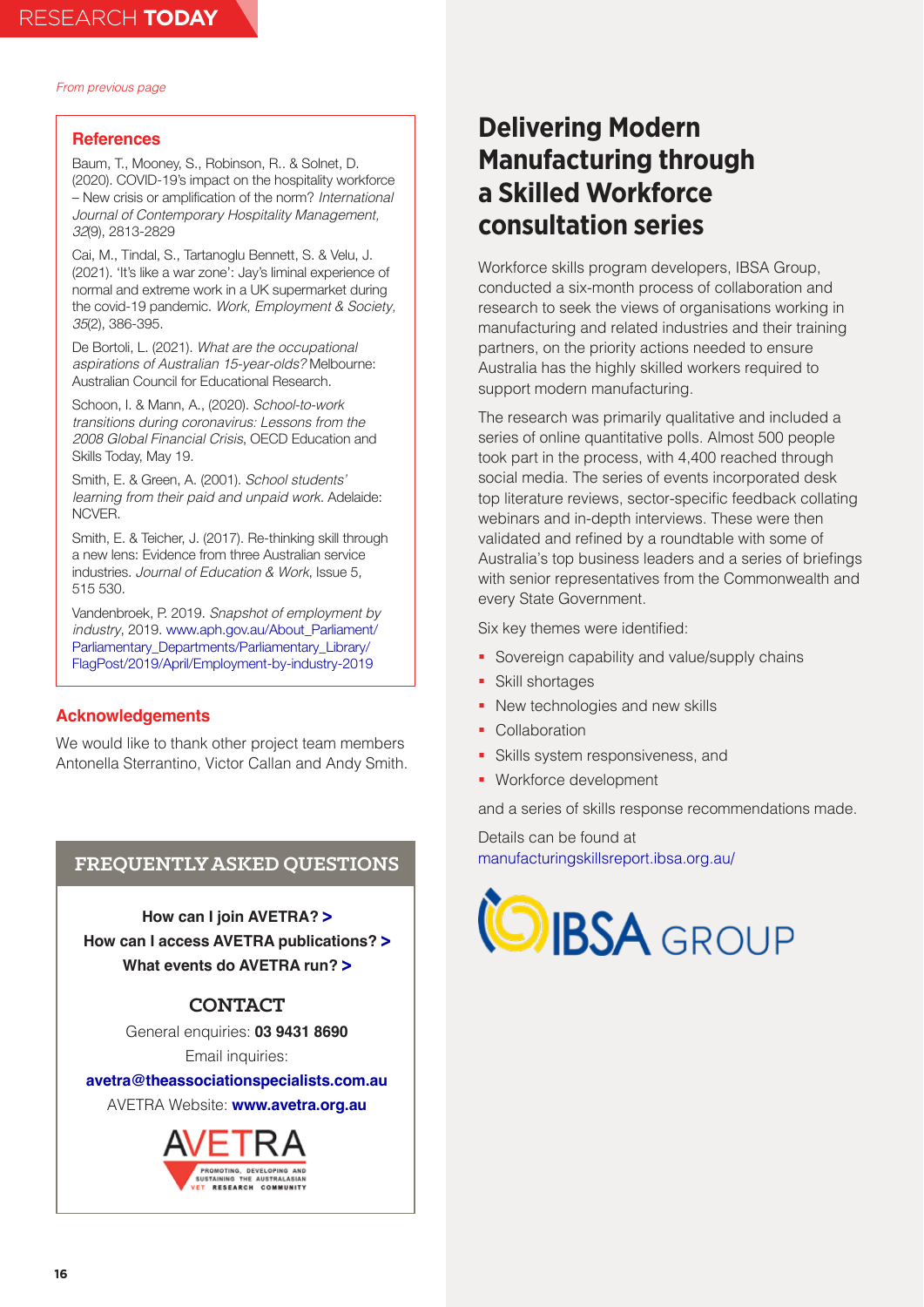# <span id="page-16-0"></span>**Applied research at BHI contributes to inclusivity award**

# Annemaree Gibson and Annie Carney

On 16 October 2021, Jane Trewin, Director of Educational Delivery at Box Hill Institute (BHI), accepted the Inclusive Training Provider of the Year award at the Victorian Training Awards. She celebrated the employees who work in this area as 'very special people, with very special skills', and thanked our long-standing industry partners and employees at BHI for their 'amazing contribution'.

The award recognises three aspects of BHI's commitment to inclusivity:

- our research into universal design
- the Disability Service Provider programs that BHI maintained throughout lockdown
- **•** our supports in place for all students to access whether they disclose a disability or not.

# **Background to research into universal design**

In 2019, Box Hill Institute, on behalf of the TAFE Network, commissioned a [research report](https://www.vta.vic.edu.au/doctest/publications/position-and-discussion-papers/1002-vta-response-disability-review-2020-pdf/file) into improving access and achievement for students with a disability. This report was presented to the parliamentary inquiry into access to TAFE for learners with a disability.

Following on from the findings of this report, the Teaching and Learning Enhancement (TLE) team designed a series of micro-learning products, made up of short animations, to educate teachers about using universal design principles as a valuable tool in their teaching practice.



Universal design means design that is usable by all people without the need to adapt or specialise. It improves learning outcomes for all students as well as expanding teacher capabilities. Seven short animated videos created by Annie Carney put the learnings in context for our busy teachers, with each principle supported by insights and practical tips from colleagues in disability support.

# **UDL microcredential**

The animations were well received by teachers and were used to inform a more comprehensive microcredential designed to inspire the adoption of UDL principles for all learning experiences. Our teachers can self-enrol to complete this free short-course microcredential and earn a digital badge to verify their achievement.

We recently re-launched the [Universal Design for VET](https://www.credly.com/org/box-hill-institute/badge/universal-design-for-vet-teachers)  [Teachers microcredential](https://www.credly.com/org/box-hill-institute/badge/universal-design-for-vet-teachers) and are delighted to observe that our early adopters are performing an integral role as change agents.

# **Applied research project**

The concept of making learning more accessible to all learners was so attractive, and the team was so determined to integrate the principles into our student experience, that it inspired an applied research project entitled 'How can VET teachers apply the principles of universal design in education to support learners of all abilities?' Specifically, the TLE team's research focused on analysing and identifying the effectiveness of the *Universal Design for VET Teachers* microcredential and identifying barriers to teacher participation.



*Annemaree Gibson and Annie Carney*

In November 2020, Annie Carney and Annemaree Gibson presented their initial research at the Australian Vocational Education and Training Research Association (AVETRA), OctoberVET conference. They presented a progress update at the National AVETRA Annual conference in April 2021. At this conference, they were awarded the Inaugural Women in Vocational and Adult Education (WAVE) Sue Salthouse Grant for Research into Diversity and Gender. Gibson and Carney will also present their research at an upcoming AVETRA [OctoberVET event.](https://drive.google.com/file/d/1-EGqskMNWxFSevquDx6UDUvpotbPCwqY/view)

Due to the level of interest in the team's research from other TAFEs and the disability sector, we have also presented the progress of our research to the